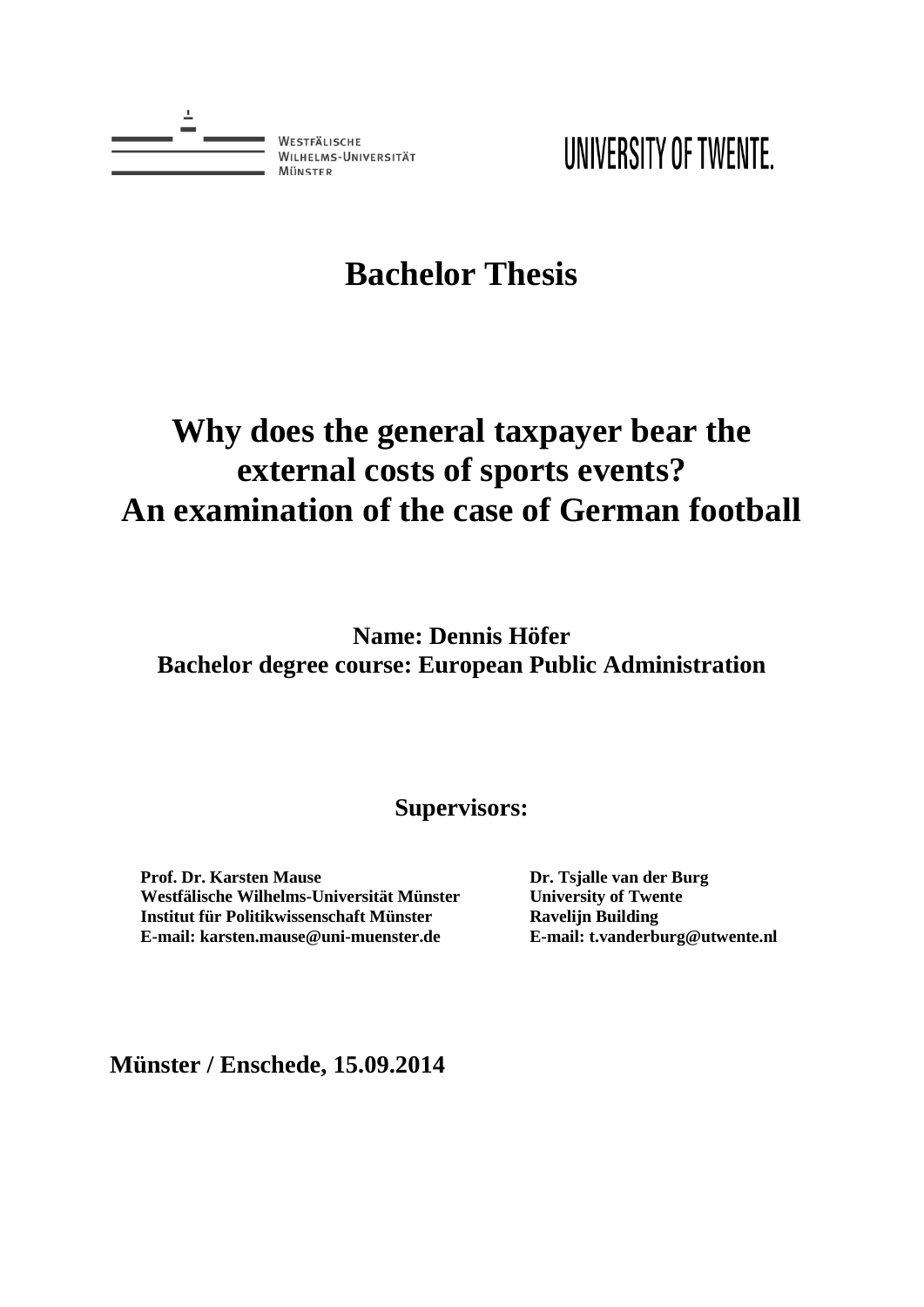# **Table of contents**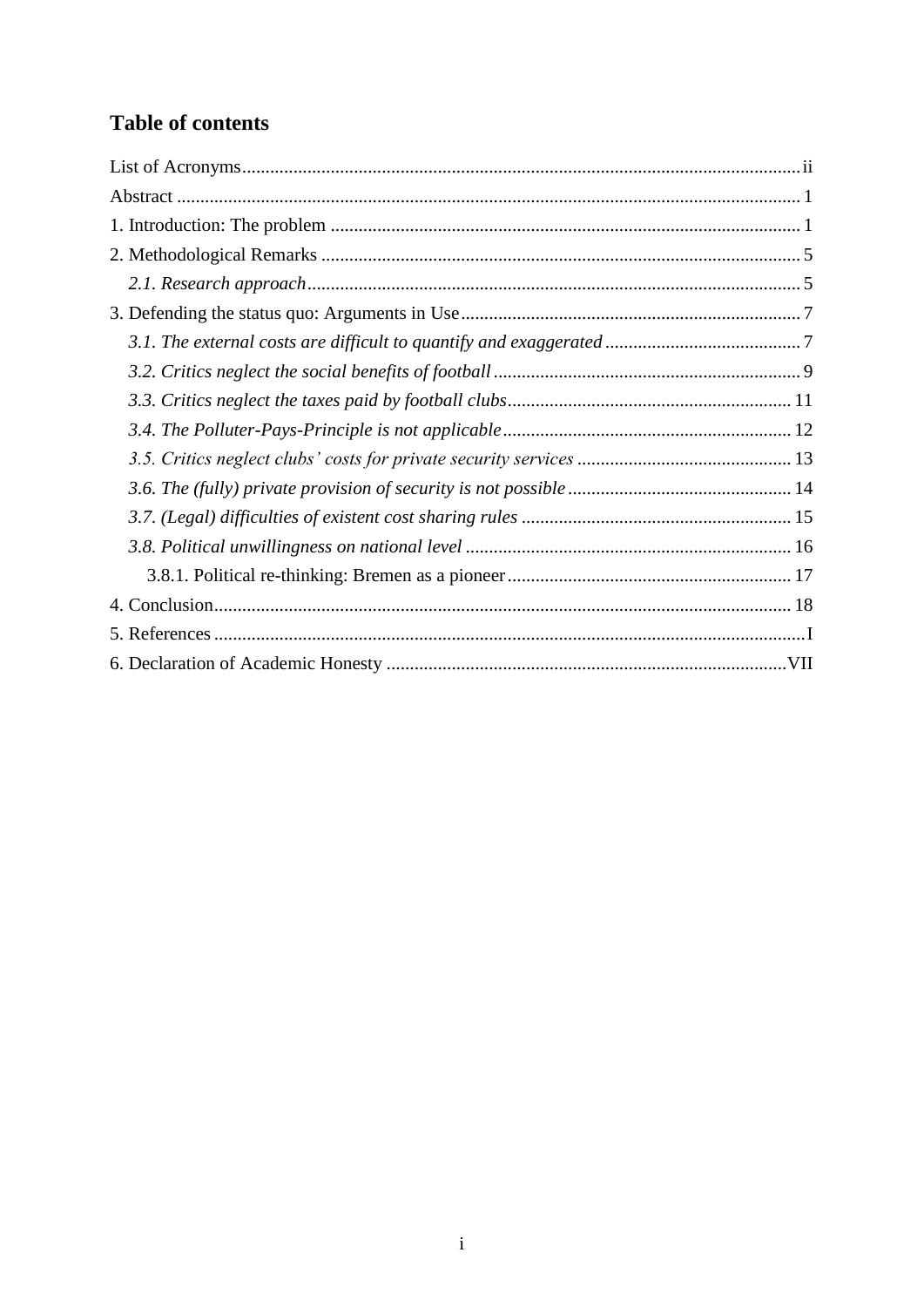# <span id="page-2-0"></span>**List of Acronyms**

| <b>ACPO</b>  | <b>Association of Chief Police Officers</b>                                                |
|--------------|--------------------------------------------------------------------------------------------|
| <b>ARD</b>   | Working pool of the broadcasting corporations of the Federal Republic of Germany           |
| Art.         | Article                                                                                    |
| <b>BBC</b>   | <b>British Broadcast Corporation</b>                                                       |
| <b>DFB</b>   | Deutscher Fußball-Bund [German Football Association]                                       |
| <b>DFL</b>   | Deutsche Fußball-Liga [German Football League]                                             |
| <b>DPolG</b> | Deutsche Polizei-Gewerkschaft [German Police Union]                                        |
| et al.       | et alii [and others]                                                                       |
| f. / ff.     | and the following page/s                                                                   |
| <b>FAZ</b>   | Frankfurter Allgemeine Zeitung [Frankfurter General Newspaper]                             |
| GdP          | Gewerkschaft der Polizei [Union of the Police]                                             |
| GG           | Grundgesetz [Basic Law]                                                                    |
| ib.          | ibidiem [in the same place]                                                                |
| <b>LZPD</b>  | Landesamt für Zentrale Polizeiliche Dienste [State Office of Central Police Services]      |
| <b>NRW</b>   | Nordrhein-Westfalen [North-Rhine Westphalia]                                               |
| PolG         | Polizeigesetz [Police Law]                                                                 |
| RP           | Rheinische Post [Rhenish Mail]                                                             |
| <b>SCB</b>   | Schlittschuh-Club Bern [ice hockey team from Bern]                                         |
| <b>UCL</b>   | University College London                                                                  |
| <b>WAZ</b>   | Westdeutsche Allgemeine Zeitung [West German General Newspaper]                            |
| <b>YB</b>    | Young Boys Bern [football club from Bern]                                                  |
| <b>ZIS</b>   | Zentrale Informationsstelle Polizeieinsätze [Central Information Agency Sports Operations] |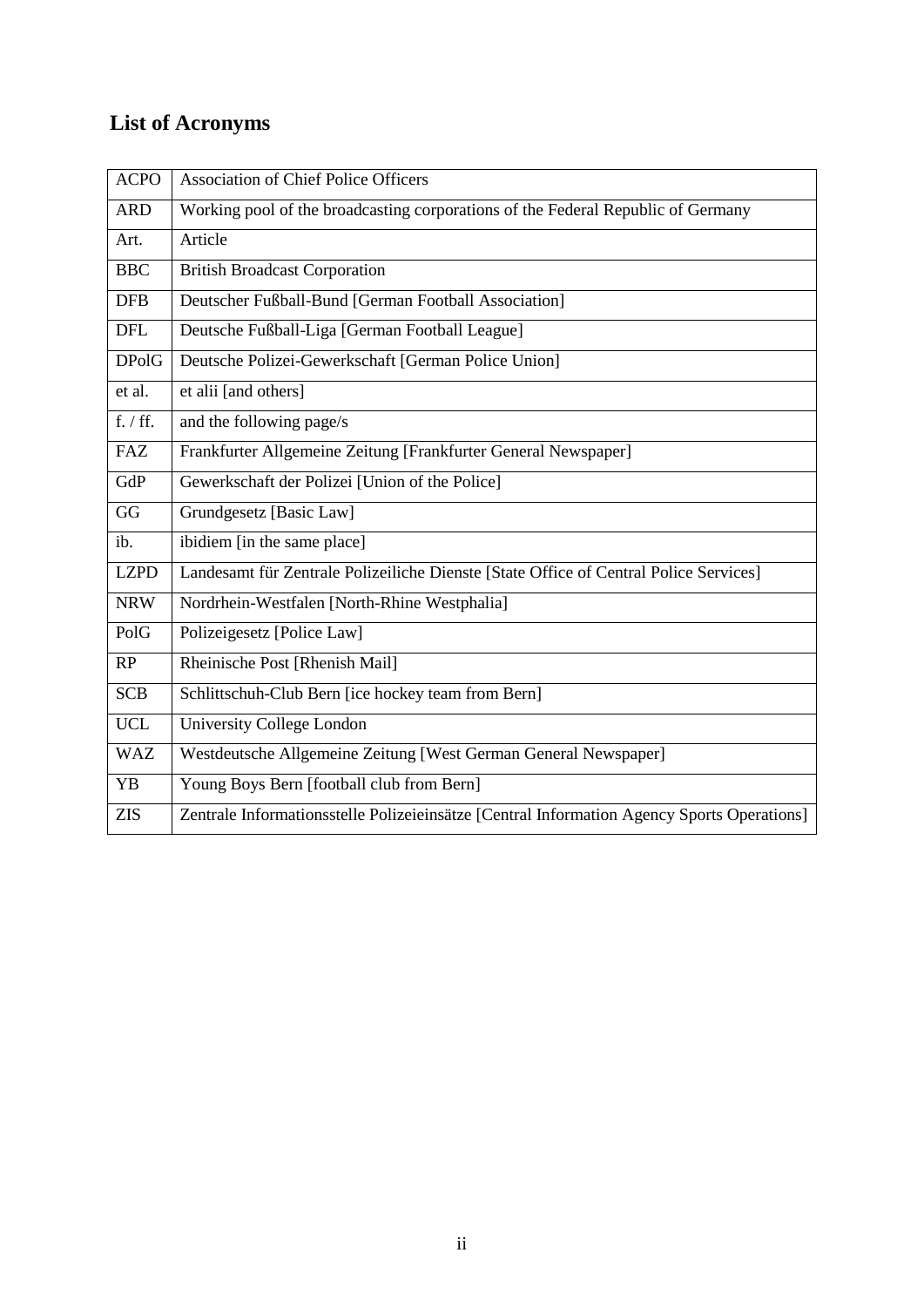# <span id="page-3-0"></span>**Abstract**

In many industries, external costs incur that are not borne by the actual perpetrators but by the society as a whole. In the area of sports, external costs can incur as well. In the beginning of each football season and just before the so called "high-security matches", the discussion about violence in and around football stadiums and the associated huge costs incurred by police operations and borne by the taxpayers is starting again and again. In this study, the argumentation of the defenders of the status quo that do not want the status quo to be changed with the consequence that the clubs would have to bear the costs incurred by organising their football matches will be presented and evaluated in terms of convincement and with regard to whether the status quo is still justified. Apart from controversial data about the amount of expenses being incurred by policing football matches, the proponents of the status quo urge many arguments that shall both prove football's huge social importance and illustrate legal reservations referring to cost sharing. The discussion as a whole is gridlocked so that a definite solution made by the legislator would be desirable. The thesis will not only present the argumentations about, among others, social benefits and costs of football and give an assessment referring the current legal regulations but it will also recommend elements that a potential future cost sharing rule as a consensus model should contain and consider in the case of politicians deciding to oblige the professional clubs to share the policing costs.

## <span id="page-3-1"></span>**1. Introduction: The problem**

Daumann (2012) has made the discussion about whether the German professional football clubs should share the policing costs associated to their football matches to the subject of an article. This discussion is starting again and again punctually, at the beginning of each football season in Germany for many years. The costs incurred by police operations in and around the German football stadiums are, according to the Chief of the German Police Union (DPolG), Wendt, at about  $\epsilon$ 115 million every season ("Neue Westfälische", 19.09.2011), and in the season 2012 / 2013, the German polices of the "Länder" have had "1.756.190 working hours" (LZPD NRW 2013: 3; 19 f.) directly associated with police operations in the context of matches of Germany's professional football leagues. The criticised injustice is that German taxpayers actually bear the costs of policing football matches. Because due to the so called "Steuerstaatsprinzip" of Art. 105 ff. GG that means that taxes have a huge importance for the state and that it mainly finances itself with taxes, policemen who are civil servants are paid by the state with taxes. Consequently, many taxpayers, above all those who are not interested in football, are wondering why this status quo at the expense of the taxpayers is still existent and why they have to pay the policing costs in the context of professional football matches with which the clubs generate millions of revenues. Another fact is that, due to the unbalanced federal budgets of many Länder, the policemen's extra hours cannot be paid adequately (SPD-Fraktion Bremen 2013; Wendt in "Neue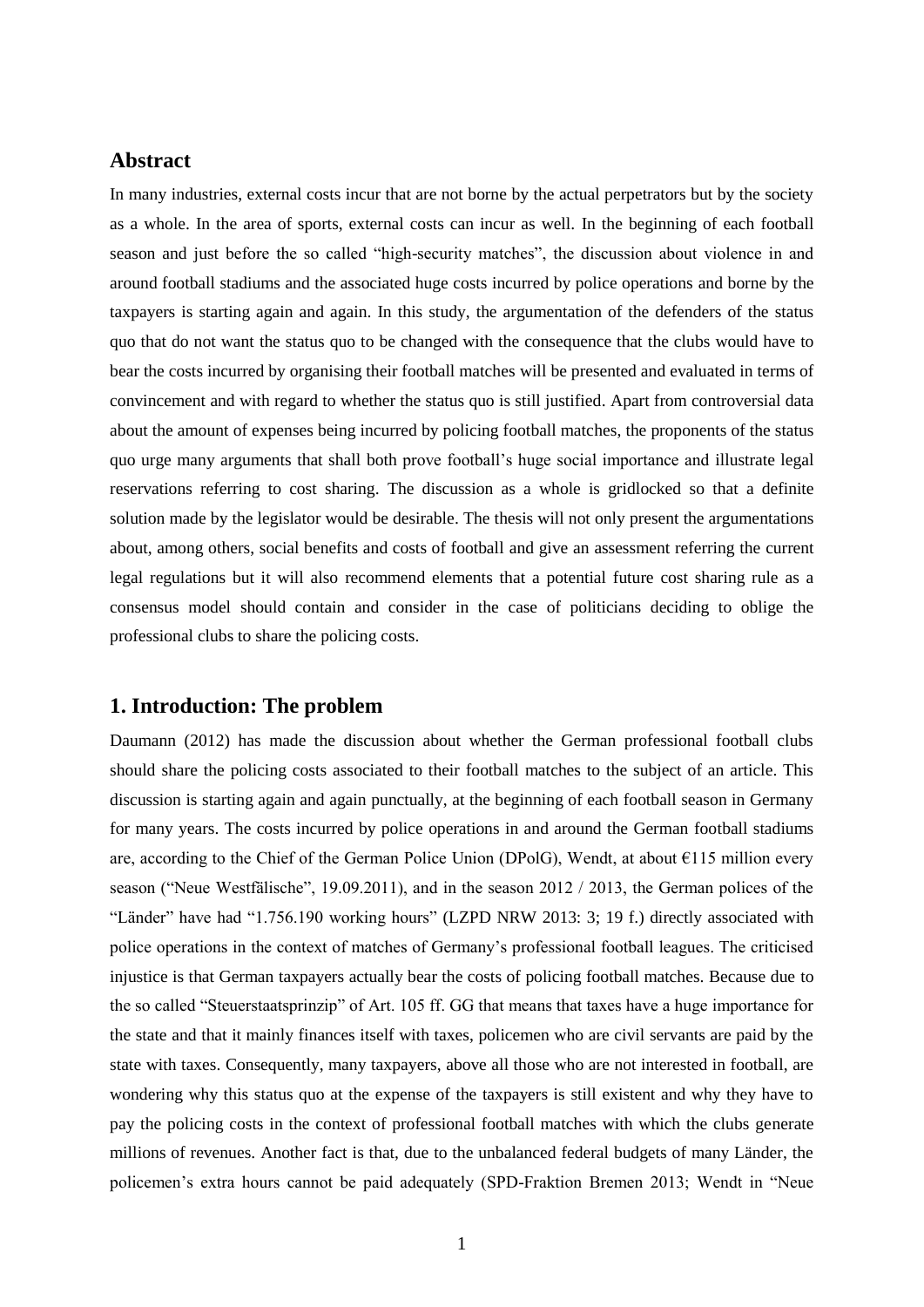Westfälische", 19.09.2011) and that these Länder want to save as much money as possible. As a consequence, Daumann has examined the debate about forcing football clubs to share the policing costs from an economical perspective. Among others, he has applied the theory of market failure and examined whether (negative) external effects occur in the context of watching a football match in the stadium. Elvik (1994: 719) defines the term of external effects as follows: "external effects are defined as any adverse effects of production or consumption that are not included in the utility function of the producer or consumer." In the case of "consuming" a football match by watching it in the stadium, negative external effects can occur: firstly, after the matches there is always a lot of garbage of the supporters in and around the football stadium. However, the worse negative external effect that can potentially occur in and around football matches is the effect of violent riots among violence-seeking or drunken supporters as it often occurs around prestigious football matches like derbies or the like. Van der Burg (2000: 247) as well as Barget and Gouguet (2007: 168) have already mentioned the appearance of such negative external effects for innocent bystanders and sports events as a whole. Thereby, external costs incur and "the producer or consumer whose activity generates an external cost in this sense, has no obligation to pay this cost". The term of "external costs" means "costs to society and – without policy intervention – they are not taken into account" (CE Delft 2007: 11) by the perpetrator and these costs lead to welfare losses. Moreover, external costs "distort the market by encouraging activities that are costly to society even if the private benefits are substantial." (Pretty et al. 2000: 114) Transferring these definitions on the case of German football, the costs incurred by policing that is necessary due to the negative external effect of riots or the like are the external costs that are not borne by the actual perpetrators (either the football clubs or the interferers itself) but by the society (the taxpayers) as a whole. The private benefits that Pretty et al. (2000: 114) describe are the huge incomes of the professional football clubs by, among others, organising such professional football matches.

Daumann (2012) concludes after applying the theory of market failure and examing the case of German football that the organisers – in this case the professional football clubs in Germany – have a large interest in having a non-violent image. Thereby, the many people are still willing to come to their football matches and the clubs receive revenues from ticket sales. Another good reason for having a non-violent image is the money being earned by the football clubs' cooperation with sponsors. Moreover and according to Daumann, the solvent professional football clubs are capable of either preventing violence with private security services or (co-)financing the police operations in and around their football stadiums. All in all, caring for the security of the supporters is in the interest of the football clubs, so that the willingness to pay for security *could* be big enough to bear the costs incurred by police operations and to re-finance them with higher ticket prices. Consequently, from an economist's point of view, professional football clubs *would* generally bear the policing costs in the context of securing their football matches if the lesgislator decides that policing costs will not be borne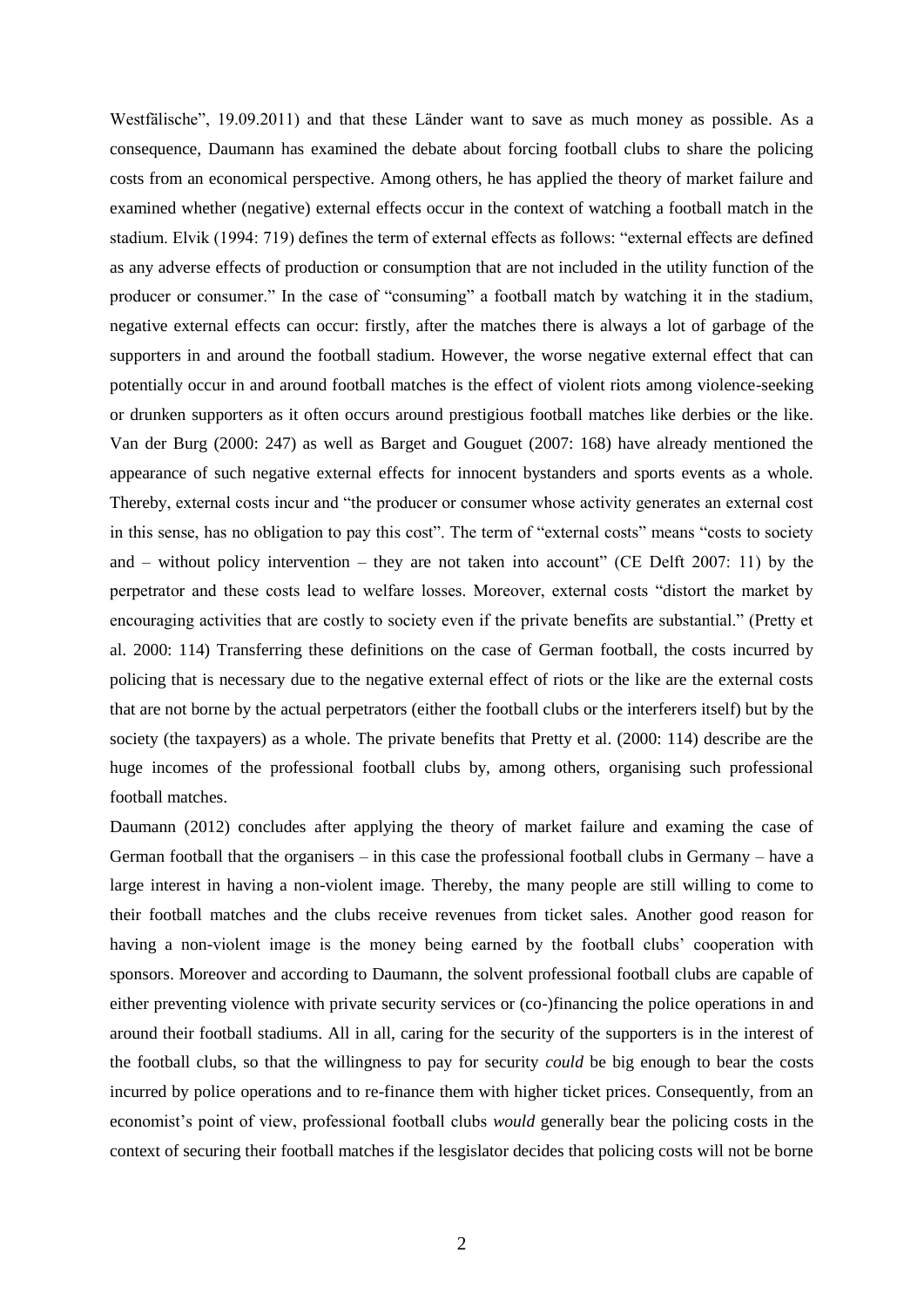by the state and taxpayers anymore. Otherwise and without any appropriate security, the supporters will not go into the stadium anymore so that professional football clubs' turnovers would take a hit.

Another fact that makes the status quo a problem for society and the general taxpayer is that the question about who should actually bear the policing costs as external costs of professional football matches is not only limited to the country of Germany: other European countries have already obliged their professional football clubs to share or even absorb the costs incurred by policing. Since a decision of the Bundesgericht in Switzerland in 2009 and after having proved that this decision does not contravene essential democratic principles, the public authorities are allowed to invoice 60 to 80 % of the policing costs. The Bundesgericht has supported this decision with the reasons that it is justified to establish such a specific legal regulation if it concerns an event in sports with high danger potential and hooligans of two different clubs face each other (Tagesanzeiger, 18.03.2009). Thus, principally, only the operation of a couple of policemen is at no charge and ever since, the supporters of some Swiss football clubs have to pay a "safety fee" per match. Moreover, a cap on expenses has been introduced in order to make the policing costs to be paid foreseeable for the professional sport clubs (Berner Zeitung, 14.03.2014).

Another European country in which the professional football clubs have to share the policing costs is the United Kingdom (UK) with the probably most successful or at least, financially strongest football league, the FA Premier League: the police only attends matches at the invitation of the host club and "under the UK law the professional football clubs have to pay for the costs of police officers deployed inside the stadium or on club property under a special services agreement." (FA 2012) In a publication of the Committee for Home Affairs of the House of Commons (2009), special (police) services are defined as the following: "In effect special police services are extra police officers provided for the purposes of security at commercial events. The event organiser must pay for this service at a price determined by the chief constable; if the cost is not met then the organiser can be denied a safety certificate and cannot hold the event" so that organisers of *all* commercial events, thus concerts and festivals, have to pay a certain due or fee for the safety provided and guaranteed by the police. However, not only these two countries have obliged their professional football clubs to share the policing costs: in France, the football clubs have to share costs of up to  $\epsilon$  80.000 per match for years and in Spain, the Catalonian government has decided to oblige the FC Barcelona to pay  $\epsilon$  30 per policeman per hour if the match is categorised as a "risk match" ("plusminus", 29.01.2014). Thus, some questions arise that support the critics of the status quo in Germany: firstly, why do other European countries with internationally successful football leagues oblige their football clubs to share the policing costs and Germany does not do so? And secondly, why does the association of all German professional football clubs, the DFL, with its annual turnover of more than  $\epsilon$  2.5 billion per year and its record profit of  $\epsilon$  383 million (ib.) not agree to, at least, share a certain percentage of the costs being incurred by police operations?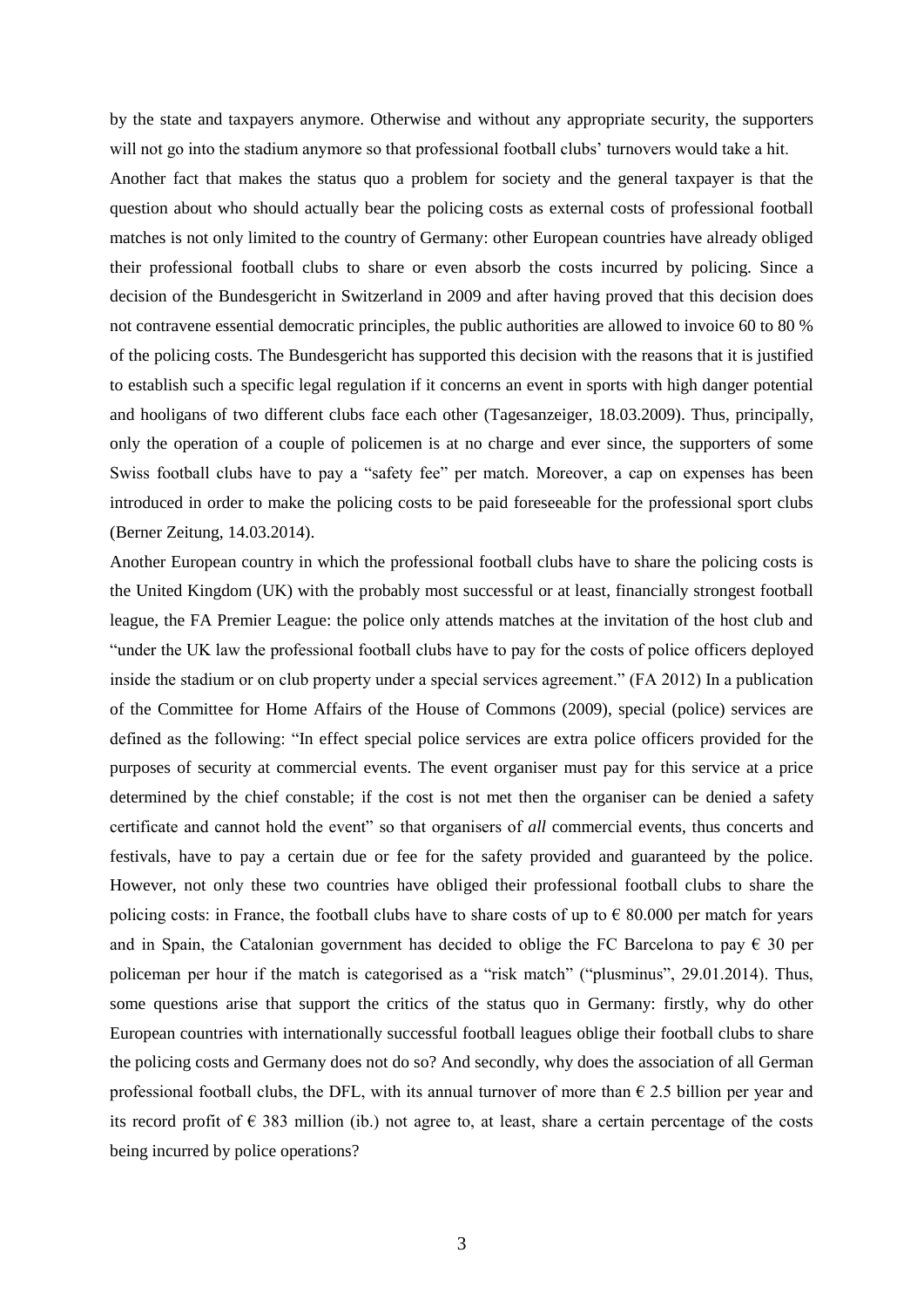As a consequence of these differing financing situations in other European countries, the German police union, economists like Daumann and some politicians from financially stricken federal states urge to follow these countries' examples by internalising the negative external effects with forcing the professional football clubs to share the policing costs. Apart from violence in and around stadiums as negative effects of football, the reasons for taking this view are that one could think of football as being a public bad for society in this regard because huge costs incur for taxpayers just because of the private interests of some violence-seeking "supporters" and professional football clubs as "new" enterprises that want to minimise expenses and maximise profits. Therefore, the (main research) question to be answered in this study is why the external costs being incurred around professional football matches are not borne by the actual perpetrators (either the violent supporters or the "football industry" as a whole) but by society and why the claims of the general taxpayer, unions and politicans have not led to a change of the status quo. Moreover, the argumentation of researchers who say a reform is economically reasonable, and which seems to be convincing at first sight at least, seems not to be considered seriously by the legislator. This reform of the status quo that is urged by some politicians of financially stricken federal states, researchers like Daumann and police unions could be the implementation of a cost sharing rule as a consensus model that must fulfill some essential legal elements and that forces the football clubs to share a certain percentage of the policing costs incurred by organising their football matches.

However and since the status quo has not been reformed for years even though other European countries have already done so, the argumentations of football clubs and associations as enterprises and defenders of the status quo that are, certainly and completely rational (see Mitchell / Munger 1991 for rational and economic interests of interest groups), interested in still maximising their profits and minimising their costs will be presented in this study in order to illustrate the large interests of powerful interest groups that spare no effort to prevent a reform of the current financing system in Germany. The argumentations of these stakeholders will be evaluated with regard to convincement and whether they justify that the status quo is still existent.

Hence, the study proceeds as follows: firstly, it will be explained how the research will be approached and which kind of research methods will be used. In the main part of the thesis, the arguments of the key stakeholders involved in the discussion who are in favour of the maintenance of the status quo will be presented and as already mentioned, evaluated regarding convincement (the main aim of this study). In the last part, a conclusion will be drawn by evaluating the argumentation of the defenders of the status quo and a model of a potential cost sharing rule will be created with regard to the necessary legal conditions that must be fulfilled. The thesis does not aim at giving a finalising answer on the question about who should actually bear the policing costs as external costs of sports events but to check whether the arguments being brought forward by the defenders of the status quo are convincing insofar that it would be justified to maintain the current financing situation. Moreover, this study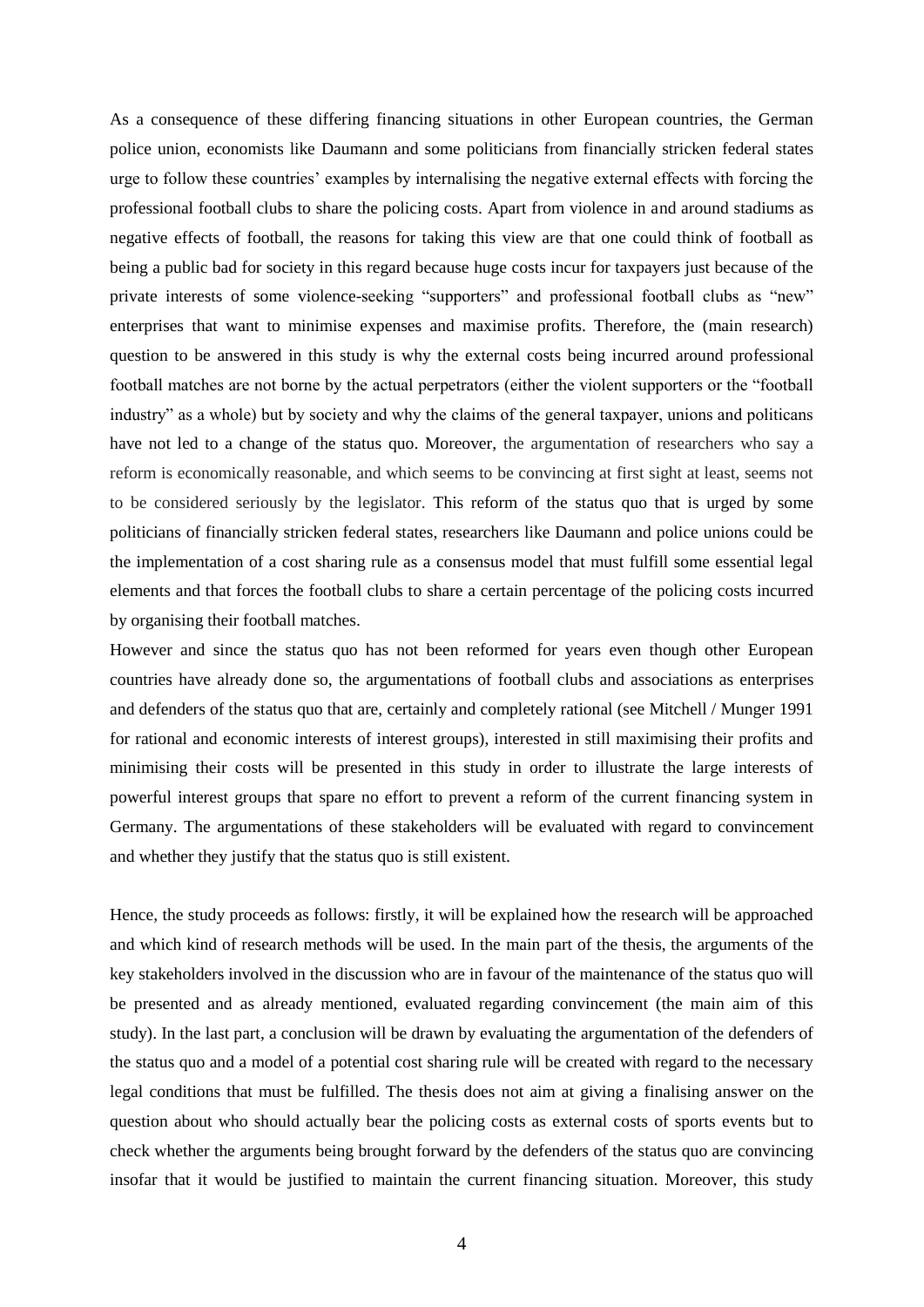targets at developing some policy recommendations referring further future approaches if professional football will be obliged to bear (a part of) the external costs.

### <span id="page-7-0"></span>**2. Methodological Remarks**

As already mentioned above, in the following, the main research question *"Why does the general taxpayer bear the external costs of sports events?"* will be answered by presenting and evaluating the defenders' argumentations being brought forward in the case of the discussion about forcing the professional football clubs of Germany to share the policing costs in terms of convincement. The evaluation of some arguments will be based on examinations that have already been conducted in the research.

#### <span id="page-7-1"></span>*2.1. Research approach*

In the present bachelor thesis which is a politico-economic analysis, a case study will be conducted. The case of German professional football is the case that will be examined in order to generalise the findings and conclusions of this case on, at least, some other commercial and sports events because the problem of external costs of policing or the like to be borne by taxpayers is also existent in other sports like ice hockey or events like concerts and festivals. So, the case of German football is only an element of the huge mass of events that occasion external costs for society and that should, due to welfare losses, be internalised by forcing the perpetrators to share or even absorb these costs. All in all, this politico-economic analysis will not prescribe the relevant stakeholders what *should* be done but it will be evaluated whether the argumentation of the defenders of the status quo is convincing. Moreover, the thesis also aims at showing that interest groups can be as powerful as they are able to prevent (potentially) necessary and economically reasonable reforms of a certain status quo. According to the Public Choice approach, one can "single out the different (groups of) actors which are engaged [in this discussion about eventually forcing the professional football clubs to share the policing costs] and to ask for their interests" (Kirchgässner / Schneider 2003: 373). Following Frey (1972: 134 ff.), there are typically four groups of actors and interest groups to be considered: the (1) voters or in this case the general taxpayer whose most relevant question is either who will pay the external costs (see also Kirchgässner / Schneider 2003: 373) caused by sports events or in this case by organising professional football matches or, if they are supporters of a football club, how the costs of a consensus model will be offset against the ticket prices. Another actor in this discussion are (2) the politicians as the legislator that is able to change the status quo and that will be subject of a section below and (3) the public bureaucrats or in this case legal experts who have legal reservations referring any cost sharing considerations as well as representatives of the German police union (DPolG) who are in favour of a reform. Another group of actors are (4) the football clubs and associations as the "economy" that do not want to share any policing costs in order to continue their economically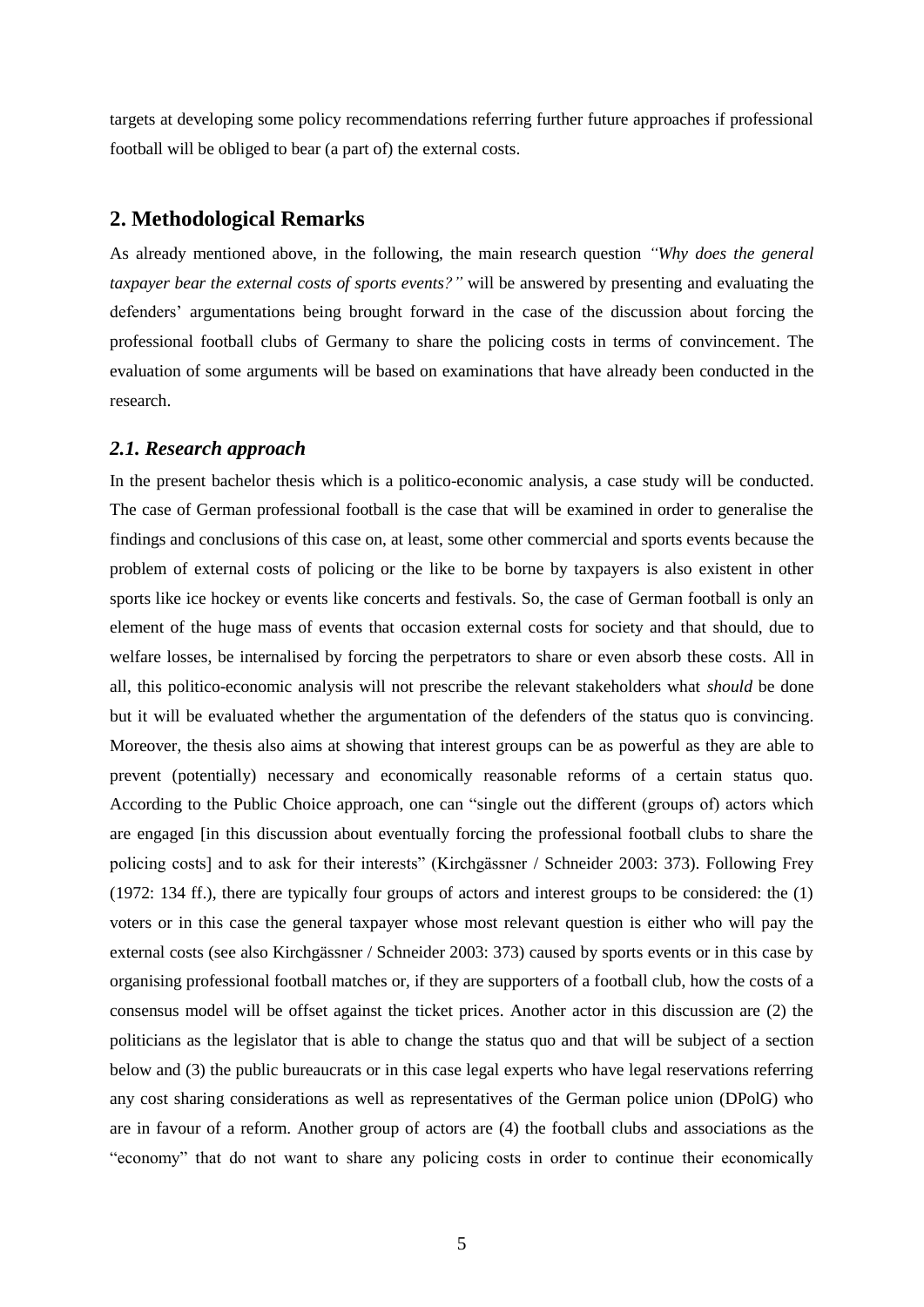rational behaviour of minimising expenses and maximising profits. These actors and their individual argumentations and positions in this discussion will be subject of this study.

Therefore, the arguments that have been brought forward in the discussion by the defenders of the status quo will be presented and evaluated regarding whether they are convincing and justify the status quo as well as the failure of initial reform proposals. The arguments of the opponents of the status quo will be used as counter arguments in order to check whether the proponents' argumentation is convincing.

Among others, it will be also examined why the recommendations made by Daumann (2012) and others have not led to any rethinking of the policy makers: according to the approach of Daumann (2012), the existence of external effects is often the justification for political [and state's] intervention in the marketplace (see also Bator 1958: Section V; Blume / Durlauf 2008: 301). And due to the fact that negative external effects occur and the associated policing costs as external costs must be borne by taxpayers even though the professional football clubs as economic enterprises have enough money to be able to share the costs, economists and other researchers do not understand why the relevant policy makers do not follow their logical argumentation and why the professional football clubs that cause the external costs do not have to bear these costs but the general taxpayer does have to.

The political attempts of the federal city states, above all of Bremen, to change the status quo and the presentation of its argumentations shall illustrate the tense budgetary situation of some Länder that cannot pay the extra working hours of their civil servants appropriately and that this situation can lead to a rethinking of the status quo.

The European countries chosen as examples for countries which have already obliged their football clubs to share policing costs are Switzerland and the UK [and less detailed the countries of France and Spain], because most data found for a comparison refers to these countries and moreover, some of these countries' football leagues are equally financially strong as well as successful as the German football league. The short presentation of the differing financing situations in other European countries may serve, firstly, as a consensus model among the parties involved in this discussion, and secondly, as examples for rules with either ideal or controversial elements that have to be considered if a cost sharing rule will be implemented in Germany. Furthermore, this short comparison is supposed to show the reader that it *is* possible to implement mandatory cost sharing rules and that is despite an additional economic strain nevertheless possible to still be successful. This research approach and design is appropriate insofar that depth of studying these cases and case comparability is given precedence (Gerring 2004: 352).

As already mentioned above, this discussion has not been subject to many scientific articles or books yet so that a large part of the literature being used in the thesis are online resources and newspaper articles. Moreover, secondary data that have already been calculated and measured by the ZIS (2013), Mc Kinsey (2010), Moser (2009), and others like supporter blogs will be mainly used and examined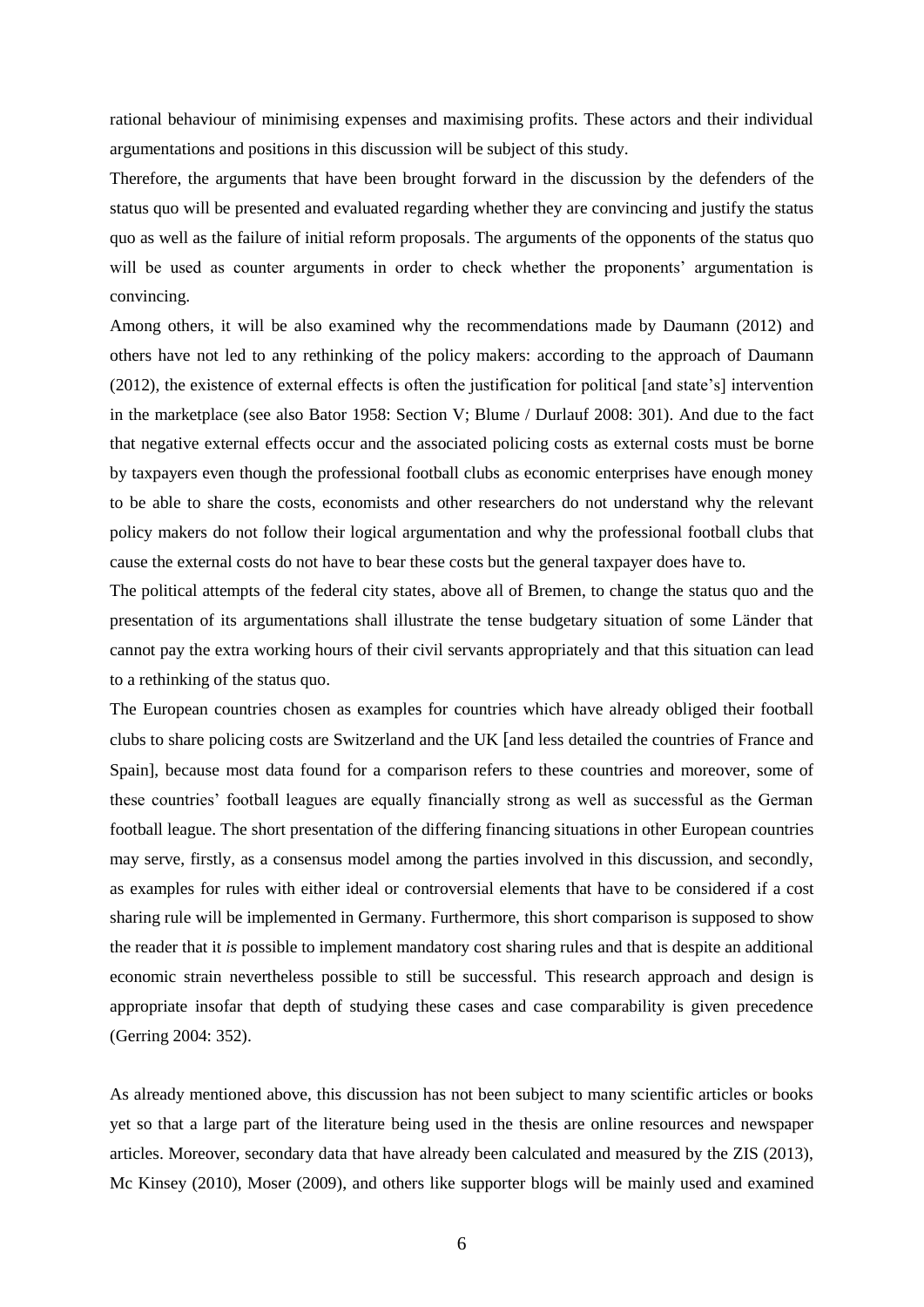with regard to convincement and its evaluation in research and the public view. These data will be used in order to, among others, give an overview of the financial impact of the "Product Football" on the government budget and its importance as an employer. However, it is important to point out that most of the reports are actually produced by interest groups involved in this discussion or that these reports have, at least, been commissioned by these groups so that it is essential to consider potentially interest-driven information given in these reports carefully. The basis for assessing whether the data is complete and / or correct will be provided by examinations and analyses of authors like Anthonj et al. (2013) but also of Buschmann et al. (2012) who have, for instance, criticised the manner in which the data in the ZIS report has been calculated.

#### <span id="page-9-0"></span>**3. Defending the status quo: Arguments in Use**

In the following, the individual arguments being used by the proponents of the status quo will be presented and evaluated in terms of convincement, among others, by weighing against the arguments brought forward by the reformers and comparing with the current financing situation in other European countries.

#### <span id="page-9-1"></span>*3.1. The external costs are difficult to quantify and exaggerated*

As already mentioned in the introduction, the Chief of the German police union (DPolG), Rainer Wendt, has put the number of the costs being incurred by professional football matches every year at about  $\epsilon$  115 million and this huge number is based on the data that has been calculated within the frame of ZIS annual report. The LZPD NRW that is responsible for compiling this statistic has made up a balance referring violence in and around football stadium and the associated police operations. On the basis of this balance, the German police union has calculated the external costs incurred by police operations which are directly associated to the professional football matches in the first, second and third Bundesliga and which have usually not taken into account by the professional football clubs. However, defenders of the status quo and critics of this report see the data and the balance as a whole as highly controversial: according to Anthonj et al. (2013), the data referring injuries of supporters, policemen and others is neither complete nor specified. They conclude that a consistent development cannot be identified, so that the statement "violent riots of football supporters [are] at an (...) increasingly higher level for years" in the ZIS report of 2011/2012 cannot be verified (ib.: 13). Moreover and by comparing with other Mega events, such as the German "Oktoberfest" in Munich, the data referring the number of casualties in the context of professional football matches is a success message (ib.: 14 f.; n-tv, 19.11.2012). Even the employees of different fan projects criticise the ZIS report harshly in interviews with Anthonj et al. (2013: 20 f.) and Buschmann et al. are of the same mind and have found "many mistakes" in the figures (Buschmann et al. at Spiegel Online, 21.11.2012). From the point of view of Hirsch, a member of the project group "supporter attorneys", "every empiricist would throw up their hands in horror" about the way the data in the ZIS report has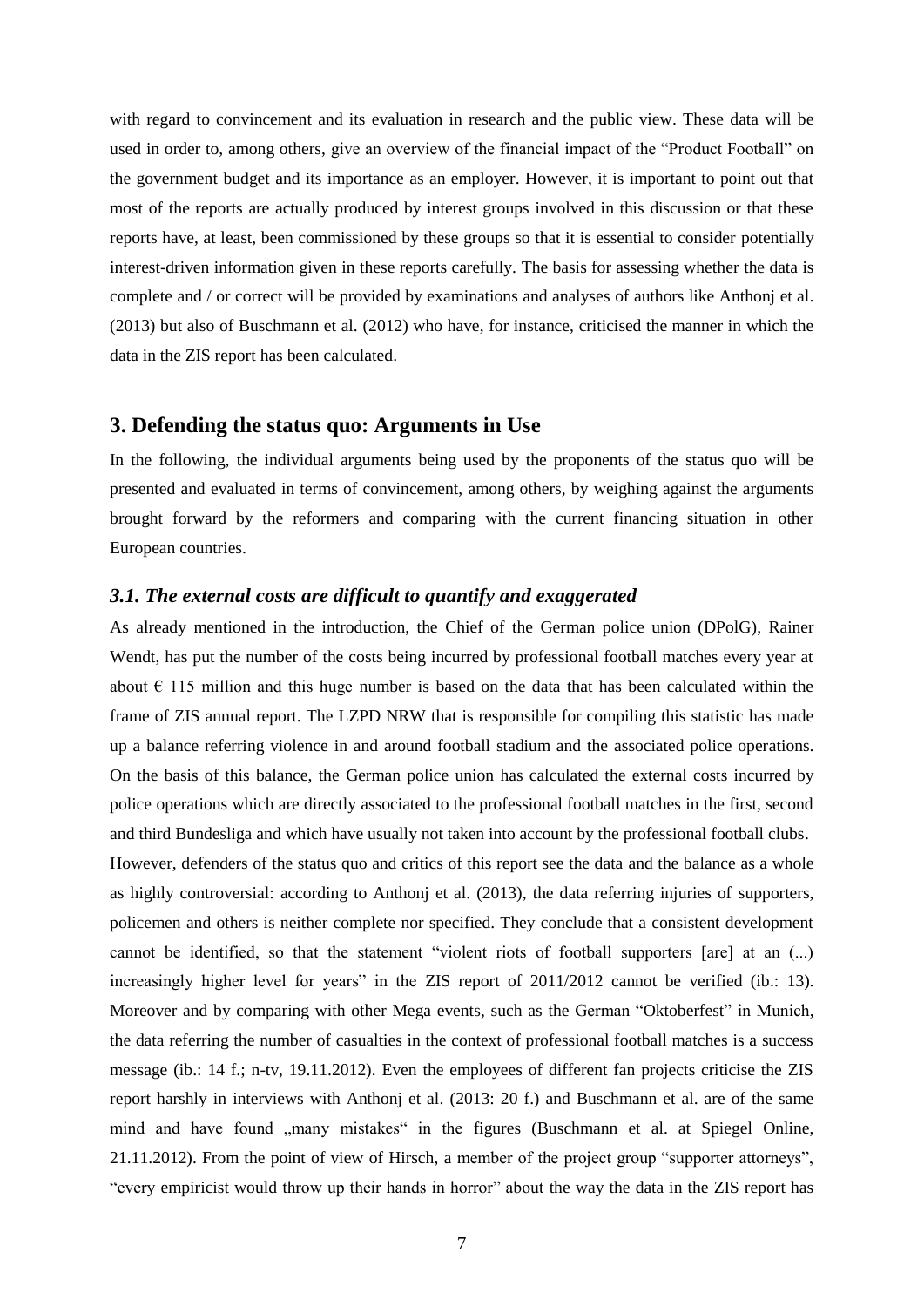been calculated. Moreover, researchers like the sociologist Friederici (1998: 110) have already criticised earlier the costs incurred by the operation of a huge amount of policemen because "people who are prepared to use violence could be provoked by the massive presence of police" in and around the football stadiums, so that "the motivation for violences could be even intensified".

Furthermore, Moser (2009: 99 ff.) elucidates that it is almost impossible to calculate the exact amount of expenses, because the allocation of policemen according to their grade, the adoption of working hours due to injuries and the operation and fuel consumption of police cars have never been exactly recorded. And in comparison to the huge number mentioned by Wendt in the interview with Hänel (2011), Moser (2009) has tried to calculate the costs incurred by police operations in the context of football matches of 1. FC Bavaria Munich, 1. FC Nuremberg and TSV 1860 Munich. In contrast to Wendt and the German police union, he concluded that, for instance, the costs incurred by police operations in the context of football matches of the 1.FC Bavaria Munich are at an average of about  $\epsilon$ 2 million per year. Moreover, a representative of the Landtag of Baden-Wurttemberg has posed a minor interpellation at the Interior Minister of Baden-Wuerttemberg in 2009 referring the costs incurred by policing football matches. After calculating the approximate costs, the Interior Minister has put the policing costs of the matches of the *four* clubs from Baden-Wuerttemberg in the  $1<sup>st</sup>$  and  $2<sup>nd</sup>$ Bundesliga at about  $\epsilon$  3.7 million per year (Landtag of Baden-Wuertttemberg 2009, printed matter 14/4168).

As one can gather from these different amounts of expenses that have been calculated, one has to treat these numbers with caution. Moreover, it is important to consider that the calculation of the approximate policing costs has been made by the police as an important actor in this discussion itself so that one can assume a certain level of self-interest in this calculation. As a consequence, it is necessary to commission an independent actor to calculate the "real" policing costs in future more exactly than it has been done yet. Therefore, for instance, the fuel consumption of police cars, the costs being incurred by the use of police horses and the police forces that are more often in action than at "normal" days have to be considered exactly (according to policemen's individual rank) so that the calculation of the costs incurred by policing in the context of professional football matches will be more serious, reliable and appropriate than any "policing prices" that have been offered by politicians or the German police union yet and that cannot be seen as suitable. Only then, legal steps to be taken against any bill of the states and the police by the professional football clubs can be prevented and a suitable basis for any cost sharing considerations is provided. However, if these conditions of a reliable study will be fulfilled, the mistakes done in the calculation of the data named by Anthonj et al. (2013), Buschmann et al. (2012) and others and there will be such a reliable and exact calculation of the policing costs, then it would be generally *imaginable* to send the clubs a bill with the costs to be shared as it is already done in other European countries like the UK.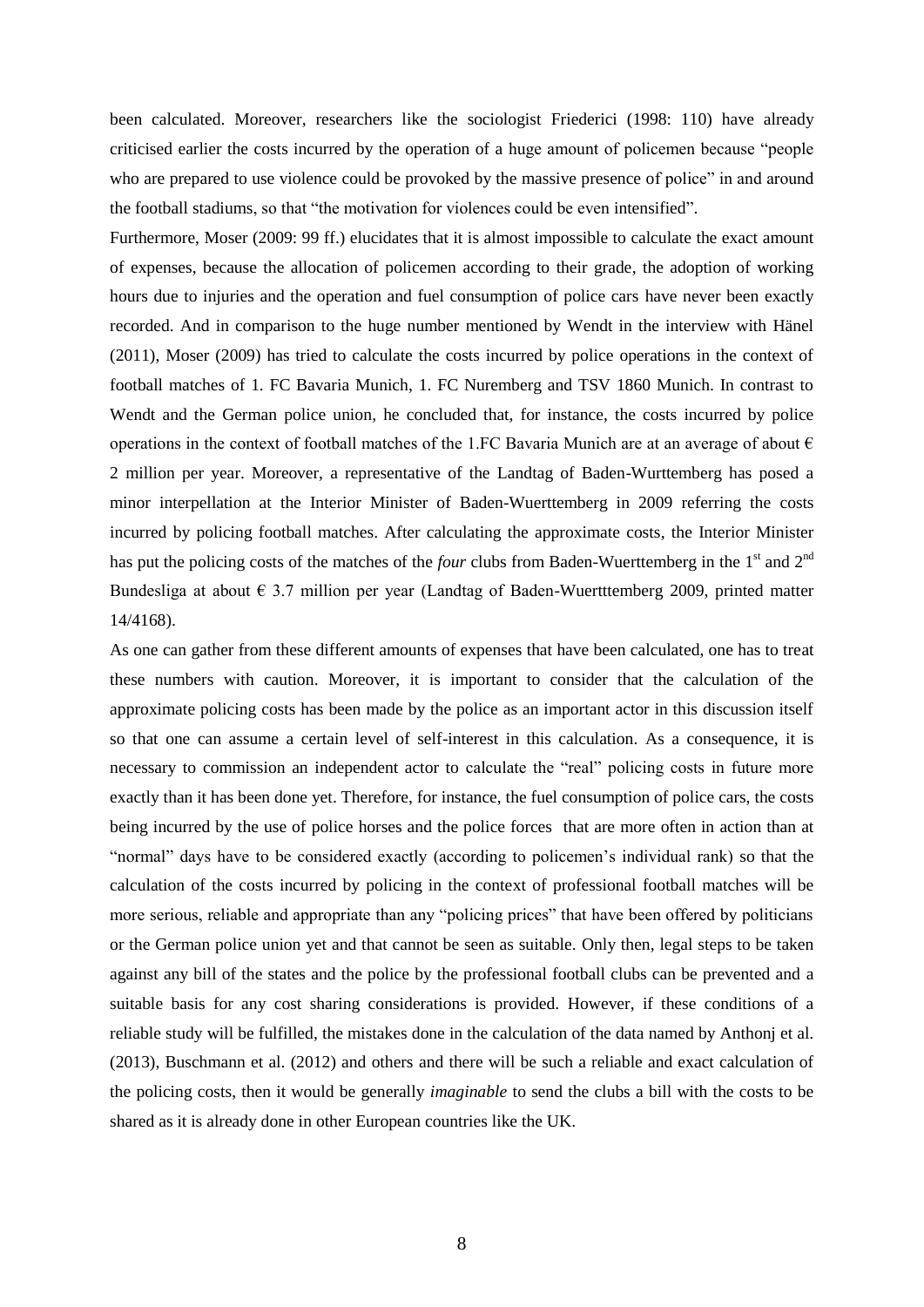# <span id="page-11-0"></span>*3.2. Critics neglect the social benefits of football*

Proponents of the status quo often refer to the social benefits that are associated with professional football matches and the "Product Football" as a whole. In contrast to negative external effects that have already been defined above, positive externalities impose a positive effect on third parties that are often not taken into account by the producer or the consumer "which, if ignored, will result in suboptimally small levels" (Frank 2006: 630) of both the producer and the consumer of a certain good. In the case of German football or sports as a whole, the positive externalities, that can be called "social benefits" as well, are sports bodies' contribution as employers, its impact on other industries and the social importance for society like building up a social environment, health promotion etc. (see also Pawlowski / Breuer 2012).

Therefore, the DFL has commissioned a Mc Kinsey study in 2010 referring the value chain of the professional football leagues and among others, its contribution as an employer. Examining the value chain of the professional football (in this case the  $1<sup>st</sup>$  and  $2<sup>nd</sup>$  Bundesliga) in Germany, Mc Kinsey concludes that it is even more complex than initially thought:



9 Figure 1: Groups and cash flows involved in German professional football (own illustration based on Mc Kinsey 2010: 7)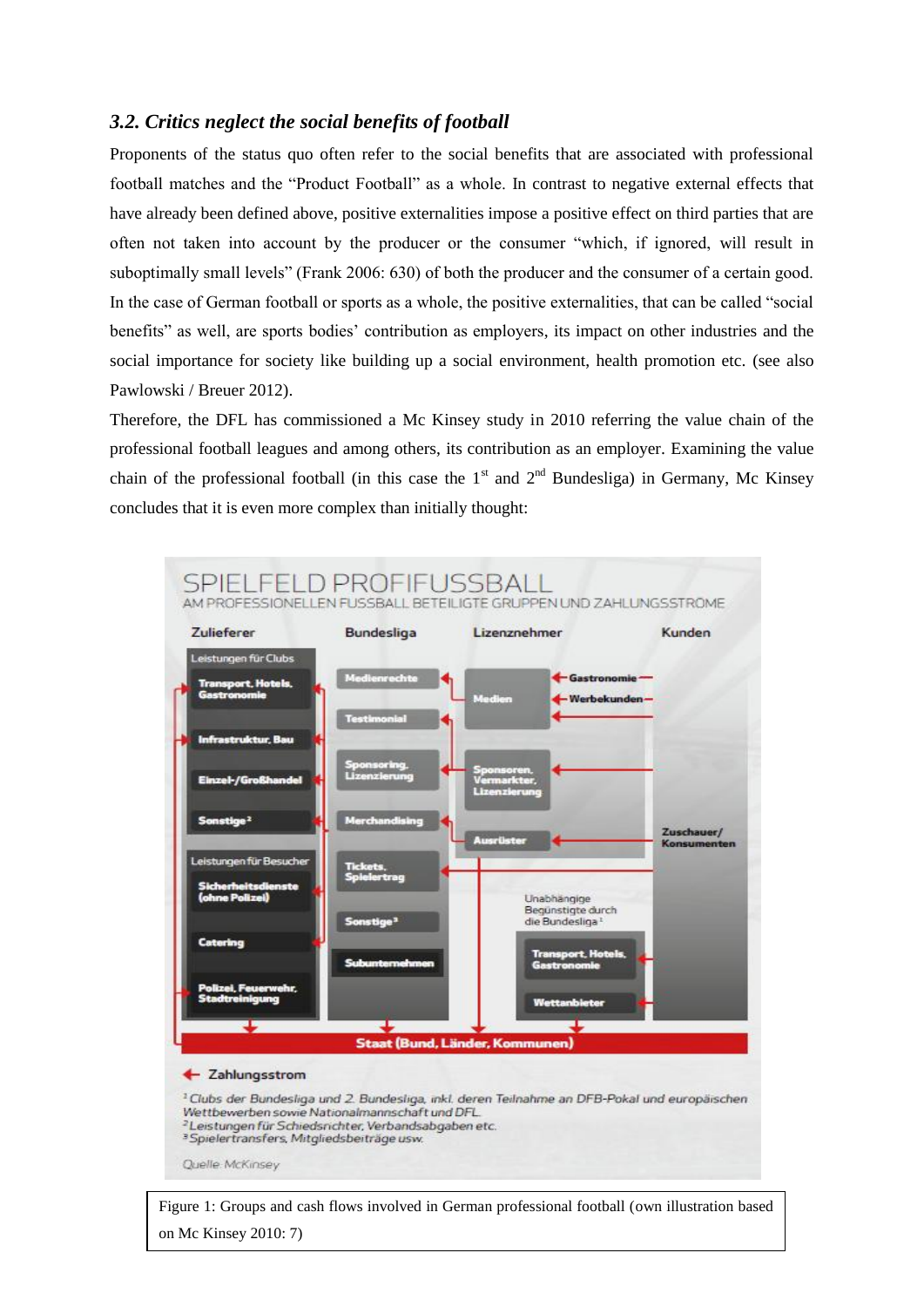Hence, not only the football clubs and their players do benefit from the media rights, merchandising and ticket sales, but also, among others, the media itself, the gastronomy, transport and hotel industry, sponsors, catering, betting offices and the equipment suppliers like the Global Players Adidas and Nike (see Pawlowski / Breuer 2012: 347-351 for stakeholders that benefit from sports as a whole). Moreover, and as a discussion in Switzerland shows (Basler Zeitung, 18.04.2009), federation, Länder and municipalities benefit from the regional, national and maybe also international importance of the professional football clubs as tourist magnets and marketing opportunities. Therefore, Mc Kinsey has taken direct, indirect and induced effects for granted: whilst direct effects emerge directly at the suppliers of professional football (football clubs, DFL etc.), indirect effects emerge in the scope of professional football, thus at the licensees (media, sponsors, equipment suppliers etc.), subcontractors (infrastructure, wholesale and retail industry, transport and hotel industry, gastronomy etc.) and independent beneficiaries (gastronomy, betting offices etc.) (Mc Kinsey: 2010: 7). By contrast, induced effects are more difficult to calculate and refer to the consumption of employees of the system (for instance, car purchase or going for a dinner). As a consequence, the value chain of German professional football is about  $\epsilon$ 5.1 billion per year, whereas only  $\epsilon$ 800 million account for induced effects that can be neglected (ib.: 11). Moreover, according to this study, the professional football clubs and the groups involved in this  $\epsilon$  billion business employ more than 110.000 people that represent 70.000 full-time employees (ib.: 13) so that the German professional football acts as a guarantor for work and reliable salaries.

Thus, due to the data that shows that the German professional football clubs does highly contribute to the government budget and due to the fact that many other industries, companies and employees benefit from "Product Football" (see also Pawlowski / Breuer 2012 for fiscal impact of sports as a whole in Germany), the President of the DFL, Dr. Reinhard Rauball, has already announced that the DFL will legally oppose any cost sharing – or even absorption – considerations and decisions (RP Online, 28.04.2011).

Consequently, examining this study shows that the football clubs do not only have a huge importance for municipalities and regions because they benefit from all the supporters and spectators who consume (public) services, local transport as well as food, drinks etc. The football clubs also contribute to the huge turnovers of Global Players, industries and stores and offer work for a lot of people. However, these data is also to be treated with caution because analysing such a complex value chain with the associated demarcation problems and the contribution of the whole "Product Football" as an employer and contributor to public everyday life can never be calculated exactly. Furthermore, this study has been commissioned by the DFL that is one of the most relevant actors in this debate as well, so that the DFL as the principal of this remunerative study has probably had the interest that the study's result shows football's huge importance for Germany and many industries exaggeratedly. Nevertheless, one must consider and show respect that professional football clubs and the football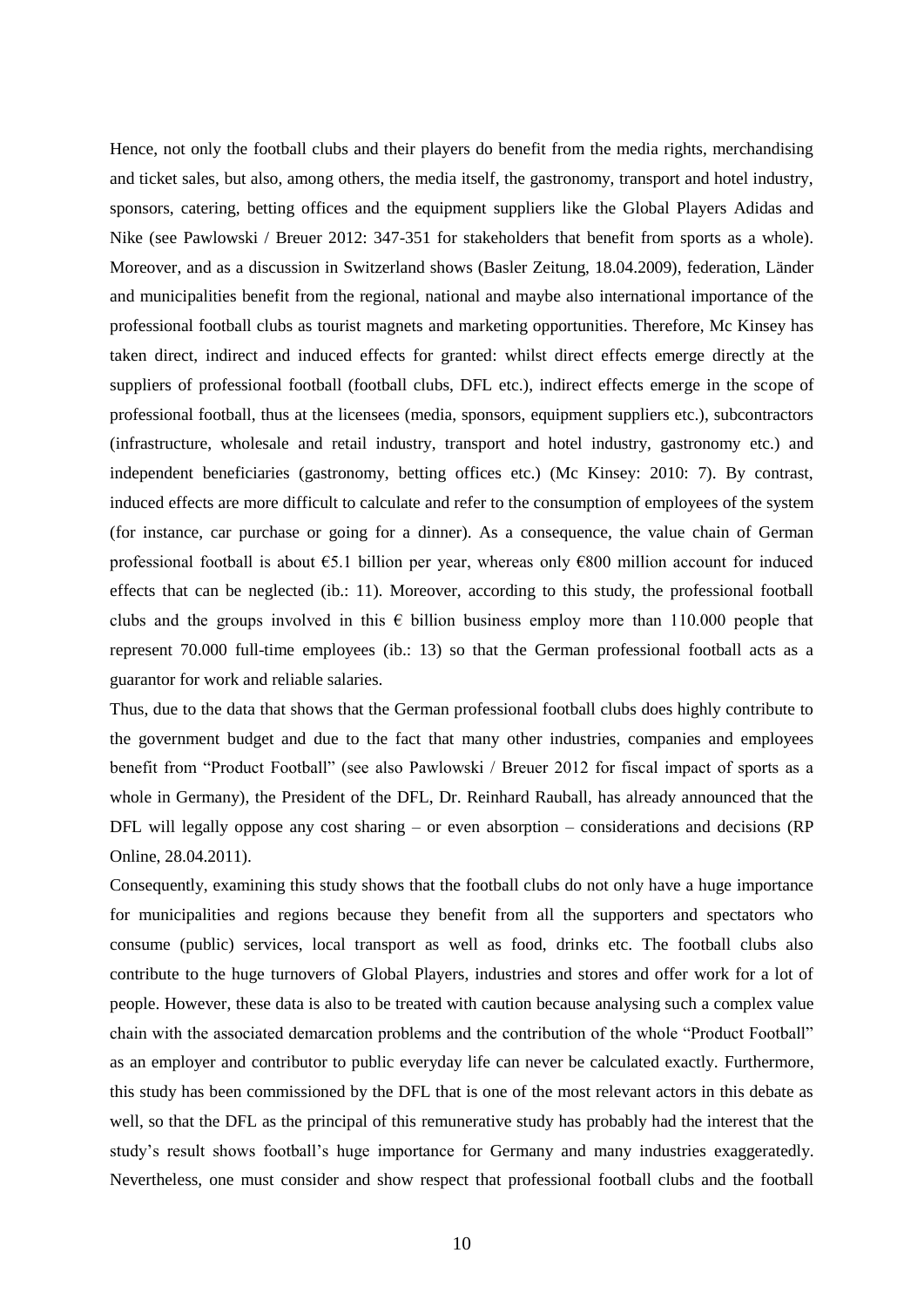industry itself highly contribute to the government budget and a good employment situation in the regions. However, other industries like the chemistry industry or the like highly contribute to Germany's economic welfare as well and these industries, notwithstanding, have to pay fees for environmental pollution as their external costs. Thus, even an industry's huge importance cannot prevent from bearing its external costs so that the DFL's argumentation referring to the social benefits of professional football is, indeed, substantial, however, it is not convincing in terms of opposing any cost sharing considerations.

#### <span id="page-13-0"></span>*3.3. Critics neglect the taxes paid by football clubs*

Moreover, one must not forget that the municipalities, regions and the federal state itself already receive huge tax receipts that account for  $\epsilon$  1.7 billion gross per annum if one considers Mc Kinsey's demarcation already mentioned above (Mc Kinsey 2010: 14). If one only considers the professional football clubs themselves, they pay about  $\epsilon$ 800 million per annum with about  $\epsilon$ 414 million individualrelated taxes like wage taxes (Mia san rot.de). As a consequence, the officials of professional football clubs indicate that firstly, the state and the Länder do already receive enough money from the football industry and secondly, that a more targeted and more reasonable investment of these taxes in equipment of the police and in a more appropriate payment of the policemen's extra working hours could make any other cost sharing considerations redundant.

The argument of taxes is, furthermore, often used in the context of the "Steuerstaatsprinzip" that has already been defined in a section above. Thus, the (federal) state mainly offsets its finance requirements with taxes. The football clubs criticise that they would have to pay twice for police operations in the case of introducing a policing fee. Firstly, via taxes that are used for activities by the police and secondly, via the fee. However, even the proponents' own argument of already paying high taxes and in the case of cost sharing of paying twice for policing counteracts the rule of law and the "Steuerstaatsprinzip" because paying more taxes than other institutions and corporate forms does not mean that the football clubs have an entitlement of utilisation of public authorities in a more intense manner than others (ib.: 185 f.; see also Deutsche Polizei 4/2010: 31). Moreover, state's application of taxes is not ring-fenced. Legislature can decide which public activities will be completely financed by means of taxes and which task and activities will only be financed pro rata. Consequently, charging a fee for police costs is not in violation with the "Steuerstaatsprinzip" (ib.: 180 ff.). Another point that makes the football clubs' argumentation invalid is that other industries highly contribute to the government budget and the employment situation that has been mentioned in the section above as well and some of them like the chemistry industries that puts a strain on the environment must notwithstanding pay fees in order to compensate the external costs so that football's contribution as a substantial taxpayer does not disqualify them from paying an additional fee. Thus, the defenders' argument of indicating the social benefits of football and the huge amount of taxes that is already been paid would imply that an industry does not have to bear its external costs is not convincing even though the data referring to football's value chain and its tax yield is impressive.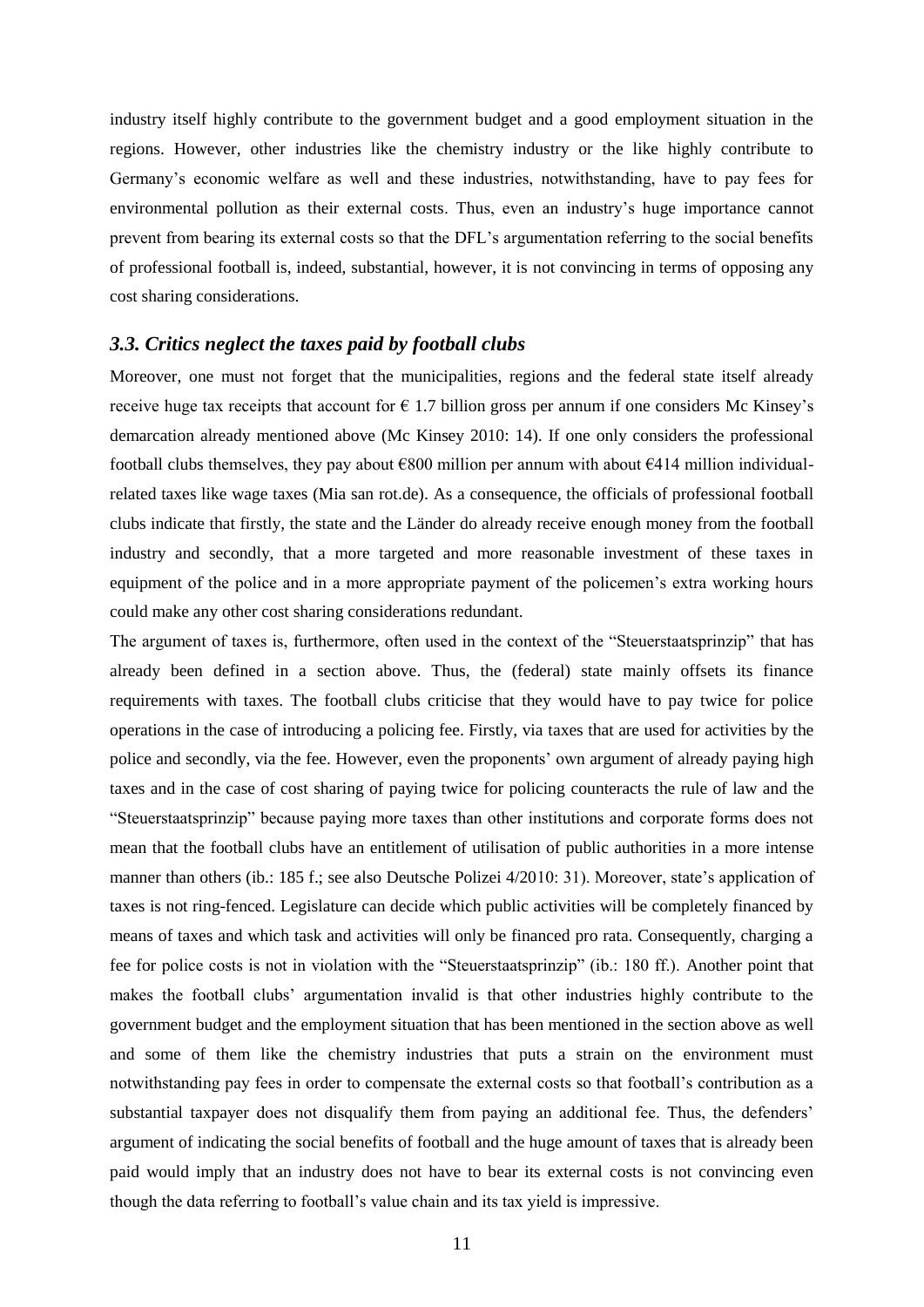Moreover, the football clubs in the other European countries that have been shortly presented in the introduction, also have to pay taxes *and* an additional security fee so that the argumentation of the proponents of the status quo about paying twice for policing is not applicable even if the claim of investing the taxes received by the professional football clubs more targeted is logical and accurate. Thus, the reference to the huge amount of taxes that have already been paid does neither have any consequences for nor would it preserve against any cost sharing considerations. Consequently, considering all the data and millions and billions in the context of being a contributor as a taxpayer and the annual turnover of more than  $\epsilon$  2.5 billion of the DFL ("plusminus", 29.01.2014), it is imaginable and economically unthreatening, if professional football clubs will have to pay a certain individually adjusted fee for police operations in and around their football stadiums.

#### <span id="page-14-0"></span>*3.4. The Polluter-Pays-Principle is not applicable*

However, if the assessment of the arguments above leads so far to the conclusion that forcing professional football clubs to share the policing costs and if the parties being involved in this discussion howsoever conclude that the status quo should be changed and a consensus model should be created, the question must be posed whether such an implementation would be actually possible as well as compatible with established German law. Consequently, Moser (2009) has examined this perspective on the discussion in depth by proving whether such a model that forces the professional football clubs to share the policing costs would offend against established German police law.

First of all and according to the polluter pays principle, the reimbursement of costs is to be addressed to the interferer of the public safety and order (Moser 2009: 125 f.). so that it must be analysed whether the professional football clubs as the organisers of the matches may be held liable for this interference. Interference is existent if a certain interferer threatens or even violates an individual legally protected right, like health or property so that the police measure is to be addressed to the person who has been ascribed the interference. As a consequence of this legal principle, the interference of the public safety and order must be actually ascribed to the professional football clubs in order to be able to commit them to share the police costs. However, there is not any general legal rule that indicates that "the interferer must be responsible for the consequences of his/her interference and pay for the damages" so that the liability of the organiser for the police costs is generally independent from ascribing the interference (ib.: 126 f.; Nirschl 1993: 56; Götz 1984: 17). The question to be posed is: who actually is the interferer who could generally be obliged to share or even absorb the costs incurred by the police operations?

The professional football club that organises the football match is not the immediate interferer that is defined in § 4 f. PolG NRW, because the club itself does not cause the riots (Moser 2009: 129 f.; Stopper et al. 2013: 50) but rather their "supporters". Thus, sending the bill of a police operation to the "real" interferers is often neither possible because it is highly difficult to identify and "catch" these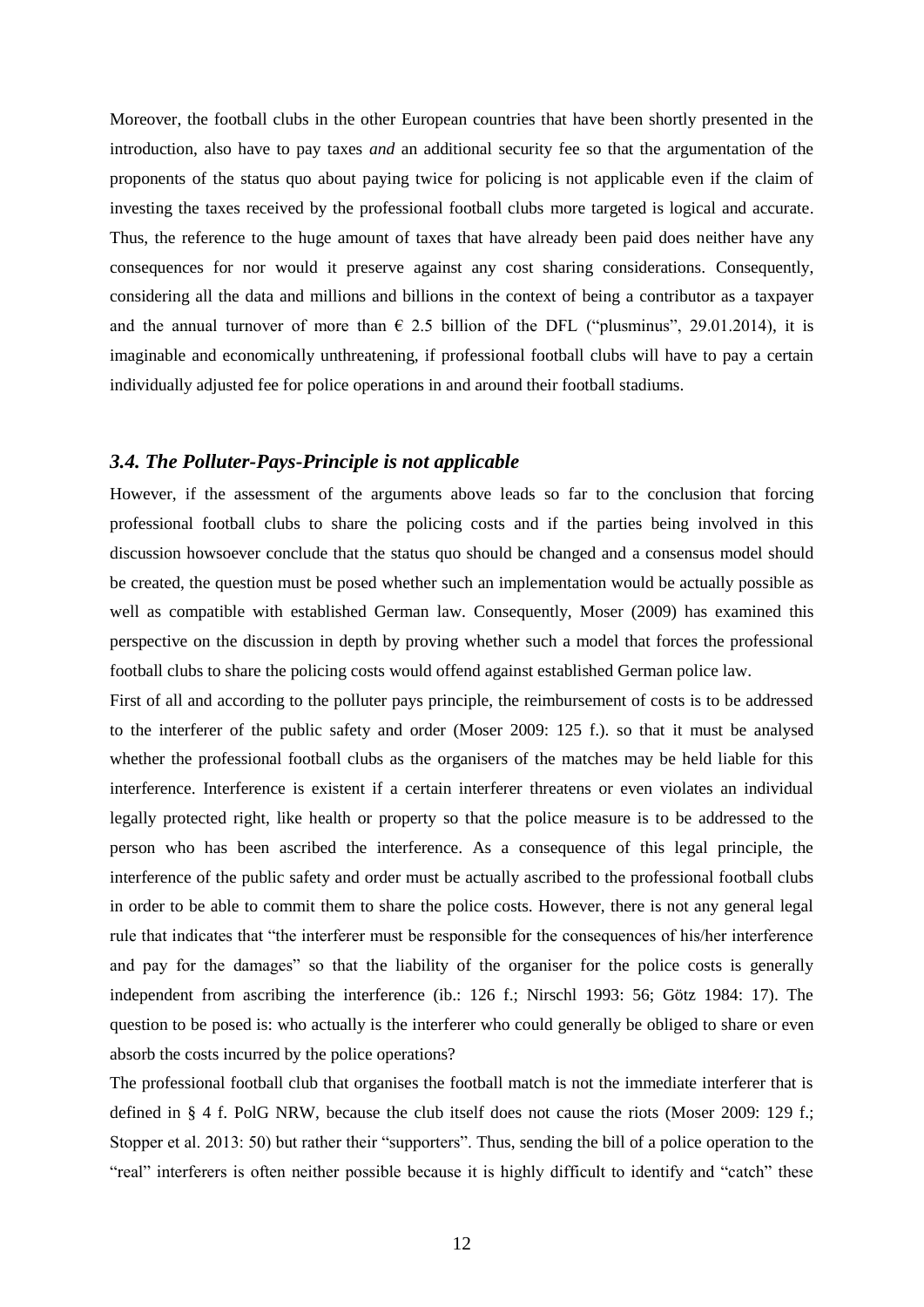interferers amongst the crowd of thousands of supporters. Furthermore, supporters often stick together and coincide if the police which are hated by many supporters wants to identify the "real" interferers.

Moreover, the clubs are not mediate interferers, because organising football matches in accordance with the current valid safety standards does neither aim at an imminent danger nor make and approve third parties to interfere the public safety and order. Actually, the football clubs become a "troubled party" that must be protected by the police within its legally protected freedoms. Another point that makes the football clubs not being mediate interferers is the fact that they are neither latent interferers because a football match per se does not contain the risk of violent riots in itself (Moser 2009: 131 ff.; Stopper et al. 2013: 50 f.; Deutsche Polizei 4/2010: 33). Even if the attendance of the police within the stadiums is necessary in order to prevent a legal vacuum (ib.: 137) and a legal regulation referring the obligation of organisers of commercial events to share the policing costs has already been existent in Baden-Wuerttemberg until it has been cancelled in 1991 because of geographical disadvantages (ib.: 138 f.), Moser concludes that the implementation of cost sharing rules by means of the German police laws is not possible according to the law as it currently exists (ib.: 139; Böhm 2012; Stopper et al. 2013: 51 f.). Furthermore, even the German Interior Minister, de Maizière, takes the view that "the problems in the context of football matches cannot (...) be attributed to the organiser but (...) to the violent hooligans." (sport1, 06.07.2014)

As a consequence of this legal analysis, the professional football clubs cannot be held liable for the interference of the public safety and order, because they neither immediately nor mediately interfer the public safety and order. Thus, this argument referring to the *current* German police law is convincing because it cannot provide the legal basis for any sharing rule of the policing costs (see also Deutsche Polizei 04/2010, Böhm 2012) *unless* the legislator will be willing to amend the law and establish a specified and highly detailed section referring a commitment of German professional football clubs sharing the costs of policing. And since the "police is responsibility of the federal states", the individual federal states are able to govern financing police operations individually and implement an additional special legal regulation in the police law. Consequently, only then, if the German police law will be adjusted, a bill could be sent to the individual football clubs which have to share the policing costs and which would, then, have to deliberate in which way they could finance "their" external costs. Perhaps, it is possible that the football clubs' search for the "real" interferers – the hooligans or ultras in this case – is more successful because the clubs could threaten their supporters with an increase of the tickets prices, an abolishment of the standing areas within the stadium, a calling-in of the ultras' season tickets for away matches and other "painful" punishments.

#### <span id="page-15-0"></span>*3.5. Critics neglect clubs' costs for private security services*

An argument that is often used by both sides of this discussion, the proponents as well as the opponents of the status quo, is the reference to private security services.

The proponents of the status quo, the professional football clubs, indicate that they already invest more than "€25 million in the spectators' security": added together, about  $E$ 21 million for private security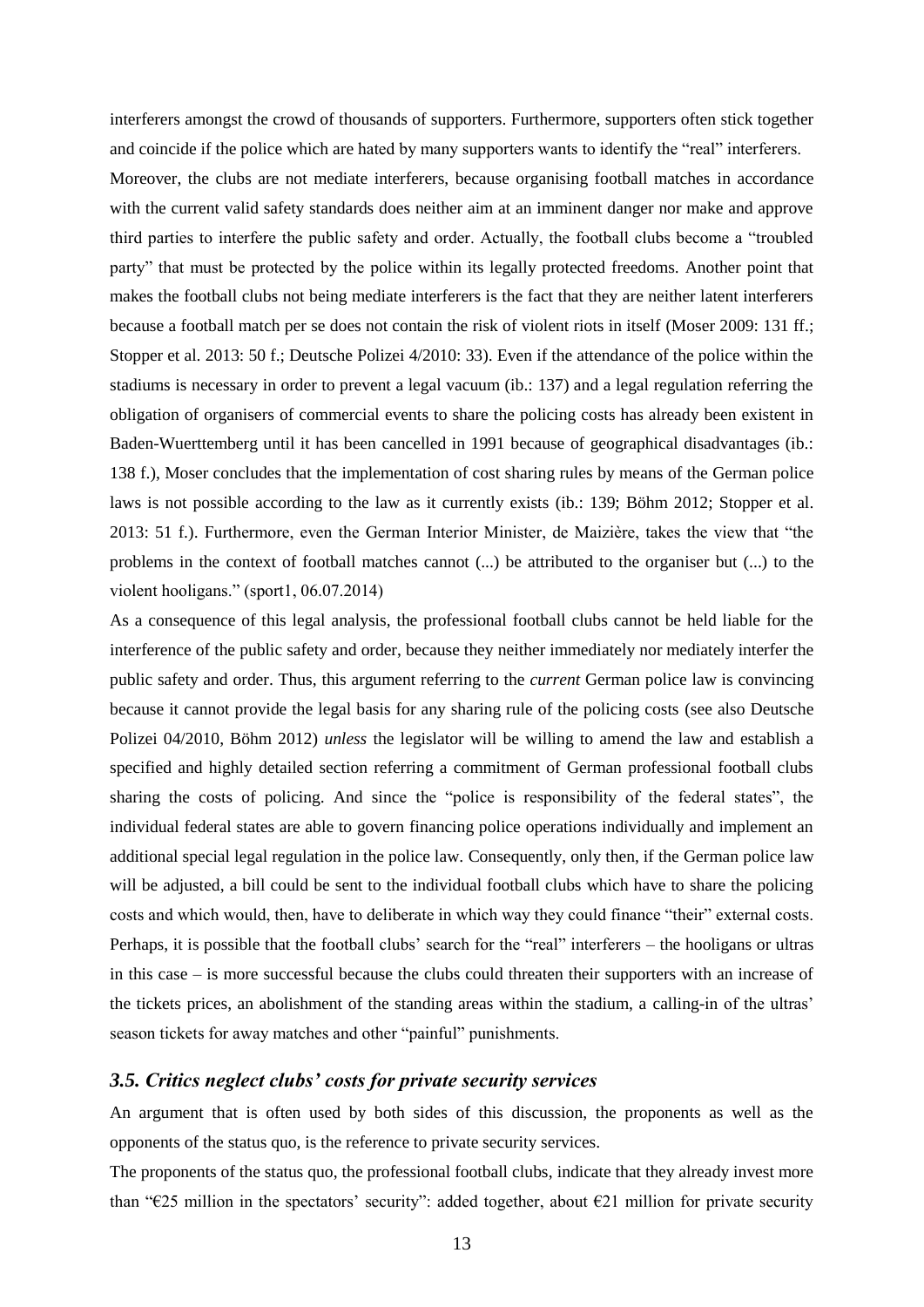services, about €3 million for safety officers and fans' representatives and about €1.3 million for socio-pedagogical fan projects (RP Online, 28.04.2011). However, the journalists of the German TV magazine "plusminus" (29.01.2014) illustrate how much money the football clubs actually invest in the security *within* the football stadiums with drawing a comparison to other expenses: Werder Bremen works up an annual turnover of  $\epsilon$  89 million per year which corresponds to an approximate average of the German Bundesliga. About the half of this turnover will be transferred as salaries to the club's football players and only  $\epsilon$  1.3 million, which corresponds to about 1.5 per cent of the annual turnover, will be spent for private security services *and* fan projects. Thus, clubs could definitely invest more money in private security services and socio-pedagogical fan projects and re-finance these additional costs with savings in other sections. So, the investments in private security services that are already made by the football clubs have to be considered, however, they do not justify that society has to bear the external costs incurred by professional football matches. Consequently, additional investments are necessary and a first step in order to reduce the external costs for society.

## <span id="page-16-0"></span>*3.6. The (fully) private provision of security is not possible*

Hence, the reformers conclude that the professional football clubs could actually invest more money in private security services with the consequence of discharging the police forces. Indeed, guaranteeing public safety is prerequisite of any constitutional democracy and laid down in Art. 20 (3) GG and since this is mainly the feeless task of the police, it is to be examined in each case whether charging a fee for the individual operation would be generally and objectively justified. It must not occur an overloading of state subsidies so that – as already been mentioned above – the police laws consider the necessity of charging fees under certain legal prerequisites. Moreover, a privatisation of the actual police duty of guaranteeing the public safety and order would be generally possible if sovereign rights are not necessary for performing the individual duty and this effort can be principally performed by private services. Duties by the police that could be privatised are, for instance, basic ordinal tasks so that the number of policemen being in operation can be slightly reduced. However, passing the costs incurred by police operations outside the stadiums, for instance for the police task of directing the traffic volume that is directly associated with organising a professional football match, along on the football clubs is not possible, because the clubs are not legally authorised to undertake these sovereign functions (Moser 2009: 134) and the Federal Ministry of the Interior takes the view that the maintenance of the public safety is one of the state's "original tasks" and that a transfer of this task would be "constitutionally doubtful" (sport1, 06.07.2014). Thus, only the transfer of the most ordinal and "easiest" tasks that are not essential parts of the work of the police is generally possible.

Consequently, one cannot deduce any prohibition of privatising some *non-essential* police duties unless the private security services would have to exercise essential police tasks and official duties that are only constitutionally allowed to be addressed by the police and that are legally not allowed to be privatised. This is, for instance, the reason for police presence within the stadium if two rivalling football clubs with its supporters play against each other or if there is an aggressive atmosphere in the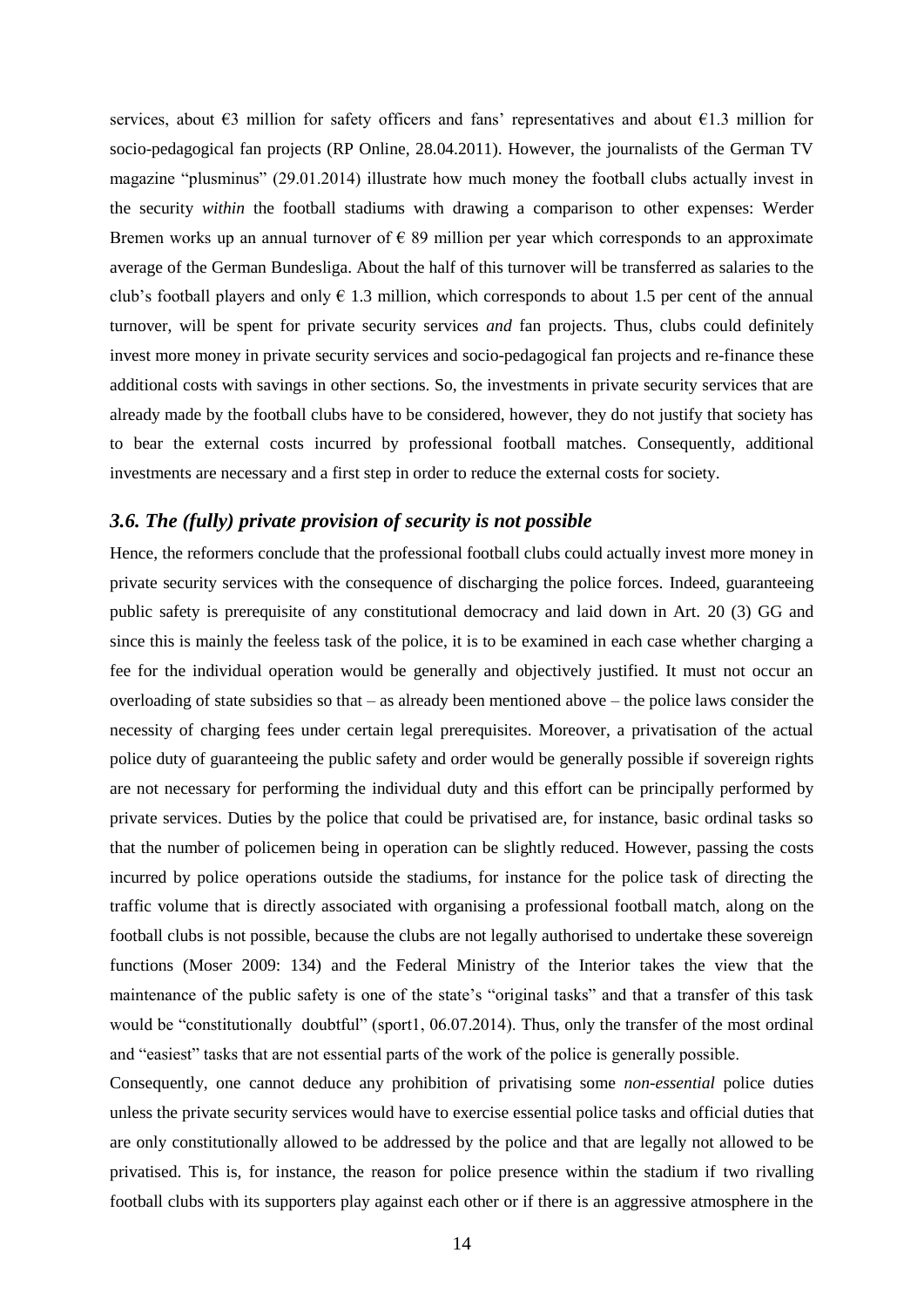stadium because only the police is allowed to as well as capable of preventing riots by implementing the counter measures required which may also include, among others, measures by ("counter") violence. These measures could not be implemented by private security services because they are constitutionally not allowed to and not capable of preventing riots violently.

However, the question that is supposed to be answered in this study is why the general taxpayer has to bear the external costs of professional football matches as an element of sports events. Thus, it could be possible to deploy private security services inside the stadium and, in the case of sovereign police tasks being touched; the police which is in attendance could be called for accomplishing these sovereign tasks. Thereby, the external costs to be borne by the taxpayers and the state could be reduced and the professional football clubs would share a part of these costs. Albeit, one has to consider that it will be always a challenge to detain violent or violence-seeking supporters within the stadium because other supporters who sympathise with them will try to help and pressurise the private security services so that it is potentially possible that the non-attendance of policemen could lead to riots and disrespectful behaviour towards the security services. So again, one has to conclude that the arguments being brought forward by the defenders of the status quo are, indeed, correct, however, it would be possible to change this status quo with "simple" solutions and / or revisions in the stadiums regulations and stadium security plans. Otherwise, it would be still possible that football clubs invite policemen to attend matches inside the stadium and that the football clubs "only" have to share the policing costs of these policemen inside the stadium.

#### <span id="page-17-0"></span>*3.7. (Legal) difficulties of existent cost sharing rules*

Moreover, the defenders of the status quo could indicate problems or legal difficulties of cost sharing rules that are already existent in other European countries if the discussion in Germany will come to the conclusion that cost sharing is necessary and a reliable and fair rule has to be found for implementation. In Switzerland, two professional football clubs have sued against the implementation of a cost sharing rule because cost sharing would threaten their economical survival and that a cost sharing rule that is only limited to the case of certain sports events would counteract the principle of equality. However, even if the Swiss Bundesgericht has decided that these points of criticism are not justified and that a cost sharing rule that is limited to sports events (ice hockey, football etc.) on which violent or violence-seeking supporters face each other is legally justified (Tagesanzeiger, 18.03.2009), these points of criticism would have to be considered carefully by the German legislator and other responsible stakeholders for implementing a cost sharing rule. In the UK, on the other hand, the organisers of *all* commercial Mega events have to share the policing costs. Moser (2009: 183 f.) takes the view that – referring the principle of equality and "considering the many different Mega events aiming at commercial success, the question to be posed is whether it would be possible to establish a proportionate equality between all organisers liable to charges for the purpose of Art. 3 (1) GG, [so that] a differentiation between the individual types of events is urgently required." Thus, regarding the commercial interests in organising Mega events and the fact that violent riots also occur at concerts or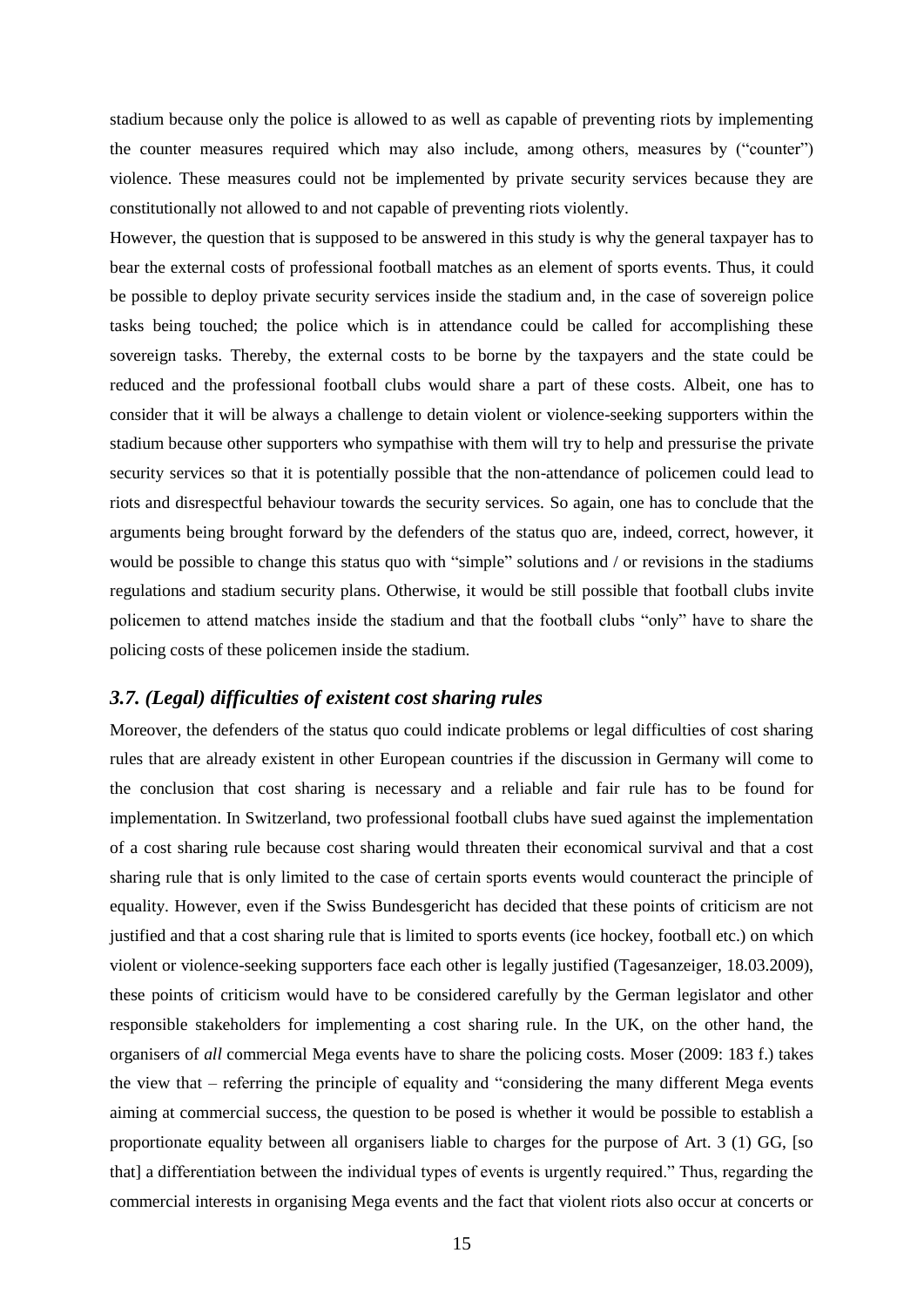festivals, one can conclude that special legal regulations to be established for obliging the football clubs to share the police costs must also apply on other Mega events that aim at commercial success (see also Böhm 2012) because otherwise, professional football clubs that indeed admittedly benefit the most would be obviously and economically disadvantaged from a legal point of view. Any other regulation that only aims at professional football clubs sharing or even absorbing the police costs could counteract the principle of equality and would definitely lead to further legal disputes that should be prevented a priori. Furthermore, the example of the existent legal regulations in the UK shows that such a scope of a cost sharing rule does not lead to any geographical disadvantages referring the organisation of concerts of celebrities or the like. Albeit, another problem that currently arises in the UK is that, due to the financially gigantic media rights deal with "sky" ( $\epsilon$ 3.7 billion for the Seasons 2013/2014 to 2015/2016; see FAZ, 14.06.2012), the House of Commons, the police and the Association of Chief Police Officers (ACPO) urge that the clubs should pay raising dues for the police operations ("full-cost policing") because case studies that have been conducted by University College London (UCL) researchers have resulted in that "in four of the [five] grounds, there is a statistically significant hike in crimes within 3 kilometres of the ground before and after matches" and thereby, the results support the claim of ACPO from 2008 (Channel 4, 10.04.2012; see also House of Commons 2009; BBC, 10.04.2012; The Telegraph, 10.04.2012; The Mirror, 11.04.2012). Thus, the German football clubs could criticise that in the case of implementing a certain cost sharing rule with highly detailed legal regulations referring a certain percentage of policing costs to be shared, new claims with regard to a higher percentage to be shared will be raised if the professional football clubs will bring off a more profitable media rights deal with "sky" or the like for the coming seasons as it can now be observed in the UK.

However and summarising the information given about foreign cost sharing rules earlier in this thesis, the consensus model that is existent in the UK can serve as an orientation for internalising the external costs of sports events in Germany because despite of a cost sharing rule, the English Premier League is still economically as well as sportingly successful. Albeit, one has to consider the legal boundaries and difficulties mentioned above carefully in order to prevent lengthy lawsuits or the like.

#### <span id="page-18-0"></span>*3.8. Political unwillingness on national level*

After analyising and critically evaluating the arguments that have been brought forward by the proponents of the status quo with regard to convincement, one can conclude that some of these arguments seem, indeed, plausible, however, it would be actually possible to oblige the professional football clubs Germany to share the external costs of their football matches if the German law would be amended. Albeit, the status quo is still existent even though many taxpayers would support a reform (see Statista 2014) and this is due to the political unwillingness in Germany to not change the status quo: apart from the fact that Wendt believes that the political resistance in Hamburg and Mecklenburg-Western Pomerania is slightly breaking ("Neue Westfälische", 19.09.2011) and that the tense budgetary situation leads to federal city states rethinking the current financing situation (sport1,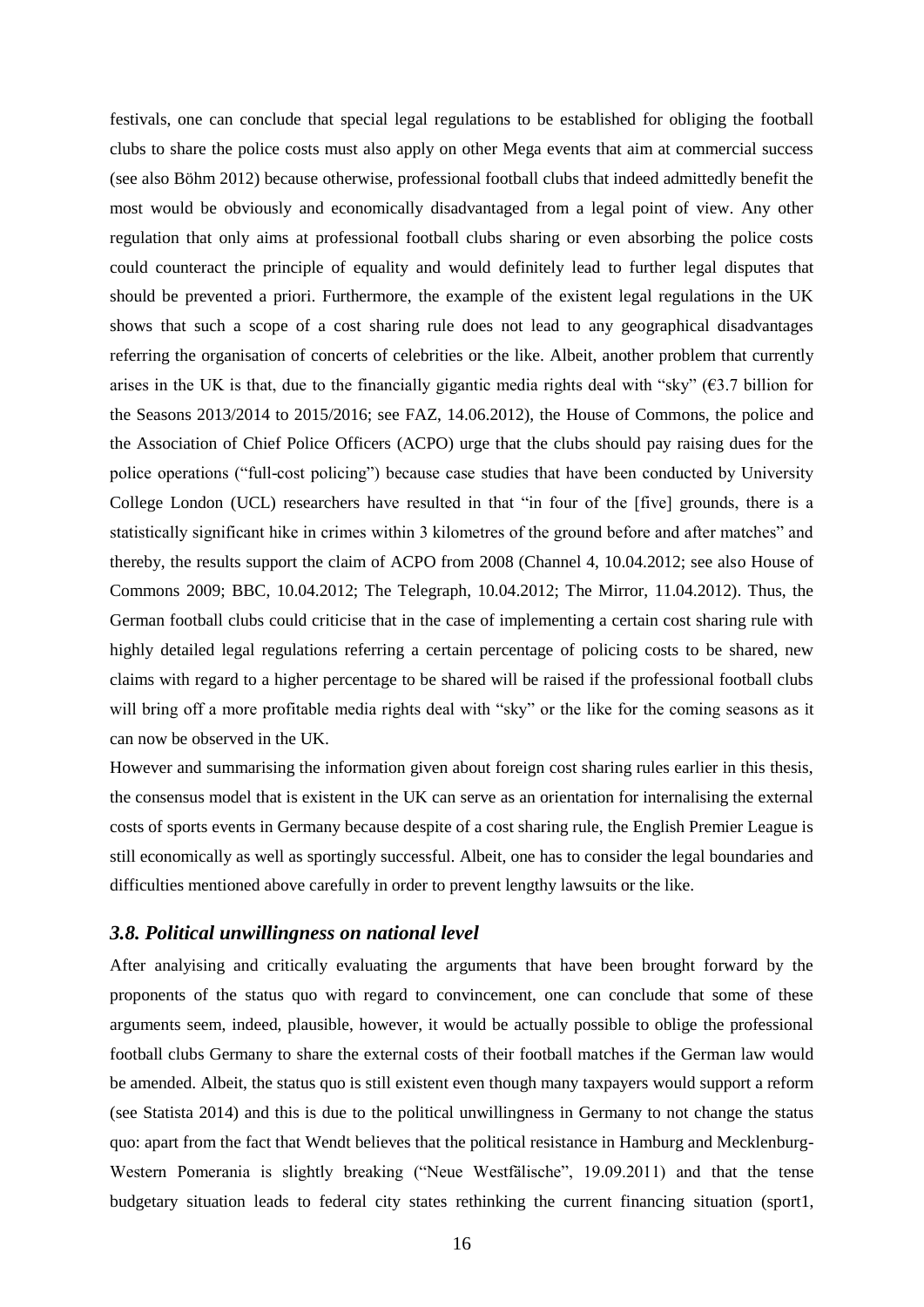06.07.2014; DPolG Berlin; Badische Zeitung, 23.08.2012; bild.de 2010; Focus Online, 13.08.2008), the most far-reaching decision has been made in the federal state of Bremen.

#### <span id="page-19-0"></span>**3.8.1. Political re-thinking: Bremen as a pioneer**

After having filed an application of urgency (SPD-Fraktion Bremen, 10.12.2014) and having published a press release (SPD-Fraktion Bremen, 11.12.2013) referring to cost sharing of policing costs, a decision has been made in July: the federal state government has decided to force the organisers of commercial Mega events with more than 3.000 spectators to share the policing costs. In the case of German football, the bill of the policing costs of Werder Bremen's "risk matches" should be addressed to the DFL from the next season on (see among others, sport1, 06.07.2014; Weser-Kurier, 22.07.2014; see also n-tv, 22.07.2014; RP Online, 22.07.2014; bild.de, 23.07.2014). The reactions on this solo-action has been two-minded: on the one hand, the decision has also led to harsh criticism: the German Interior Minister, de Maizière, who is also responsible for sports has already said months before Bremen's decision that implementing a cost sharing rule is unrealistic and "not easy to be implemented" (Weser-Kurier, 05.02.2014) and also the GdP's federal chairmann says that an organisers' liability for costs is "not target-aimed and distracts from the actual problem" (sport1, 06.07.2014; n-tv, 22.07.2014). The President of the DFL has criticised in several interviews (see among others, bild.de, 04.08.2014) that "Bremen's solo action is not to be stipulated with [Germany's] constitutional principles" and the DFB, the DFL and the German Olympic Sports Confederation (DOSB) have vehemently opposed Bremen's attempt in a joint declaration (n-tv, 22.07.2014). As a reaction on Bremen's decision, the DFB has decided to not organise the qualification match against Gibraltar in Bremen but in another German city (FAZ, 23.07.2014; bild.de, 24.07.2014). Wendt (DPolG) and Tschöpe, the parliamentary group leader of Bremen's SPD, assess this decision as blackmailing a democratically elected state parliament (bild.de, 25.07.2014; sport1, 25.07.2014). However, the Interior Ministers of most of the German Länder explicitly refuse implementing a cost sharing rule or simply do not reply to enquiries of journalists of the TV magazine "plusminus" (29.01.2014) why they are not willing to change the status quo. Furthermore, they are critical of Bremen's decision (FAZ, 23.07.2014) and exclude "Bremen's pattern for their federal states (Südwest-Presse, 28.07.2014). On the other hand, there are many people who defend and support Bremen's decision in expositions and reader's letters in newspaper, journals and telecasts (see among others RTL.de, 25.07.2014; FAZ, 25.07.2014; SPD-Fraktion 27.07.2014; General-Anzeiger Bonn, 01.08.2014; Spiegel Online, 05.08.2014). Another pilot scheme leads, meanwhile, to anxiety in North-Rhine Westphalia: the Ministry of the Interior plans to withdraw police forces from four "rather harmess matches" in stadiums of NRW's football clubs in order to reduce the number of policemen in action and the associated policing costs. This plan has also led to controversial and populist reactions (among others, bild.de, 04.08.2014 and bild.de, 05.08.2014).

However and due to the political resistance on the national level, an implementation of a nation-wide solution of the discussion rule is currently unapparent and political initiatives on *national* level are not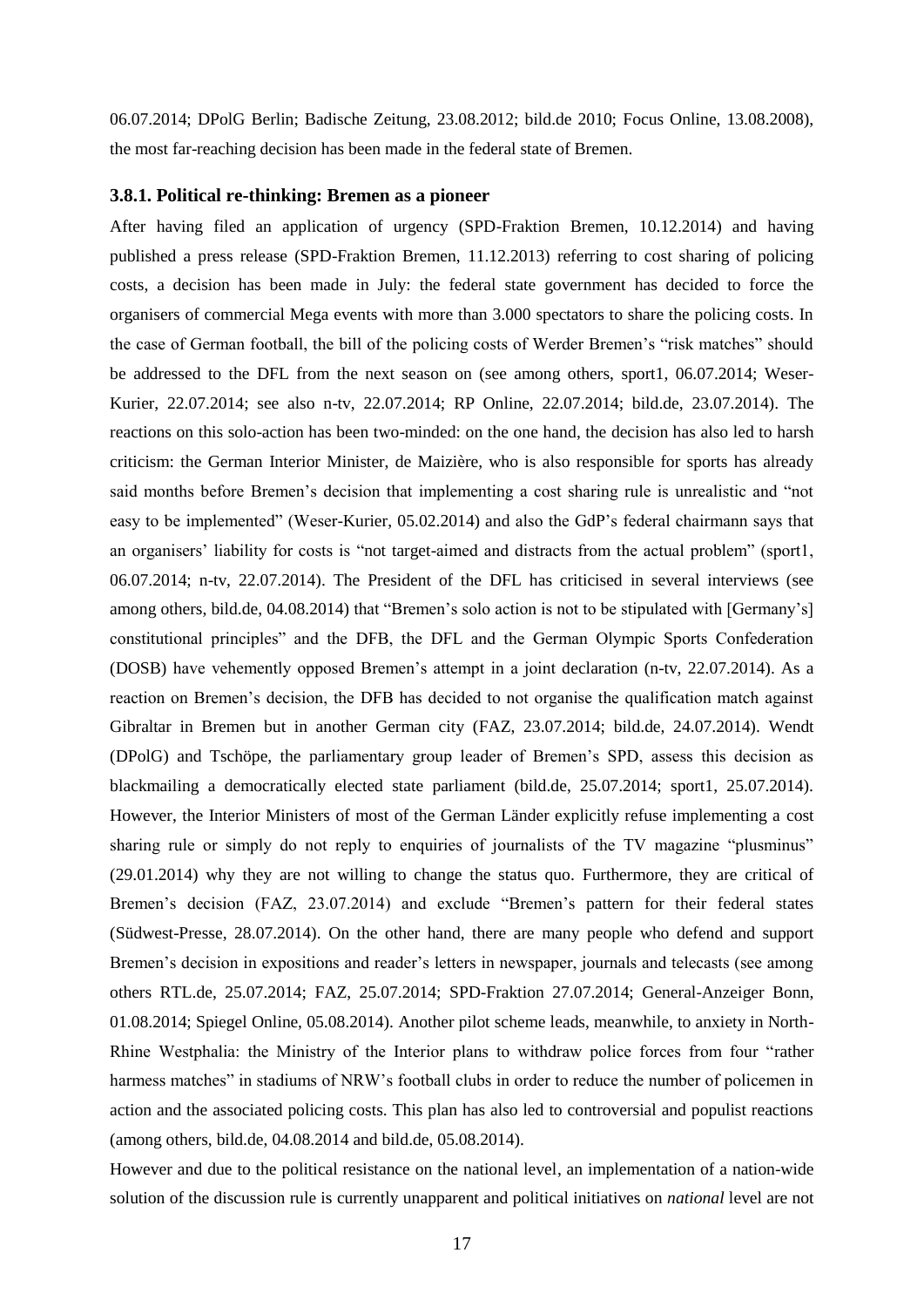to be expected for near future *unless* the legal disputes to be expected in the context of Bremen's solo action (Weser-Kurier, 22.07.2014, Radio Bremen, 22.07.2014; RP Online, 22.07.2014; bild.de, 23.07.2014) will end with a legal approval of Bremen's decision. Then, the implementation of cost sharing rules as a consensus model that is limited to (some) federal states are actually imaginale if appropriate legal regulations referring policing costs will be amended or implemented in the individual police laws of the federal states ("plusminus", 29.01.2014) even if cost sharing rules limited to only some federal states would probably lead to competitive disadvantages.

Summarising, the political unwillingness and inaction on the *national* level prevents an internalisation of the external costs of sports events like professional football matches by forcing the clubs to share these costs. However and considering the sections above, even if the political unwillingness in Germany regarding an implementation of a cost sharing rule will be overcome, many legal requirements and hindrances have to be considered carefully in order to prevent a bulk of sues against forcing professional football clubs to share the policing costs as it is to be expected for the case of Bremen now (see Moser 2009 for an extensive analysis of German law as it exists and potential legal steps to be taken in order to implement a legally compliant cost sharing rule). All in all, it remains to be seen how German law courts will decide on Bremen's solo action and whether other financially stricken federal states will follow this example in the case of a legal approval of forcing German professional football clubs to share the policing costs.

# <span id="page-20-0"></span>**4. Conclusion**

After having presented and evaluated the arguments that have been brought forward by the relevant actors as the defenders of the status quo with regard to convincement, it becomes clear how complex and gridlocked the discussion about sharing the policing costs as external costs of football matches as an element of sports events in Germany is.

Indeed, the football clubs that, certainly, do not want to share the policing costs due to their economical interests in minimising expenses and maximising profits refer to the huge social benefits of the football industry as an employer and guarantor for social cohesion. And apart from sports' and football's social benefits for society, the professional football clubs already pay a huge amount of taxes. Above all, by using these arguments the defenders of the status quo believe that they are in the right to not share the policing costs. However, other industries highly contribute to good employment situations in Germany, foster social cohesion and pay huge amounts of taxes as well. Nevertheless, industries like the chemistry industry have to bear the (approximate) external costs of the environmental pollution it incurs so that the argumentation of the DFL is invalid. The reference that the "real" external (policing) costs can neither adequately nor exactly be calculated so that the football clubs would sue against any policing bill they will receive is neither valid because the external costs incurred by environmental pollution cannot be calculated exactly as well. One of the only serious arguments that has been brought forward by the defenders of the status quo is the one that refers to the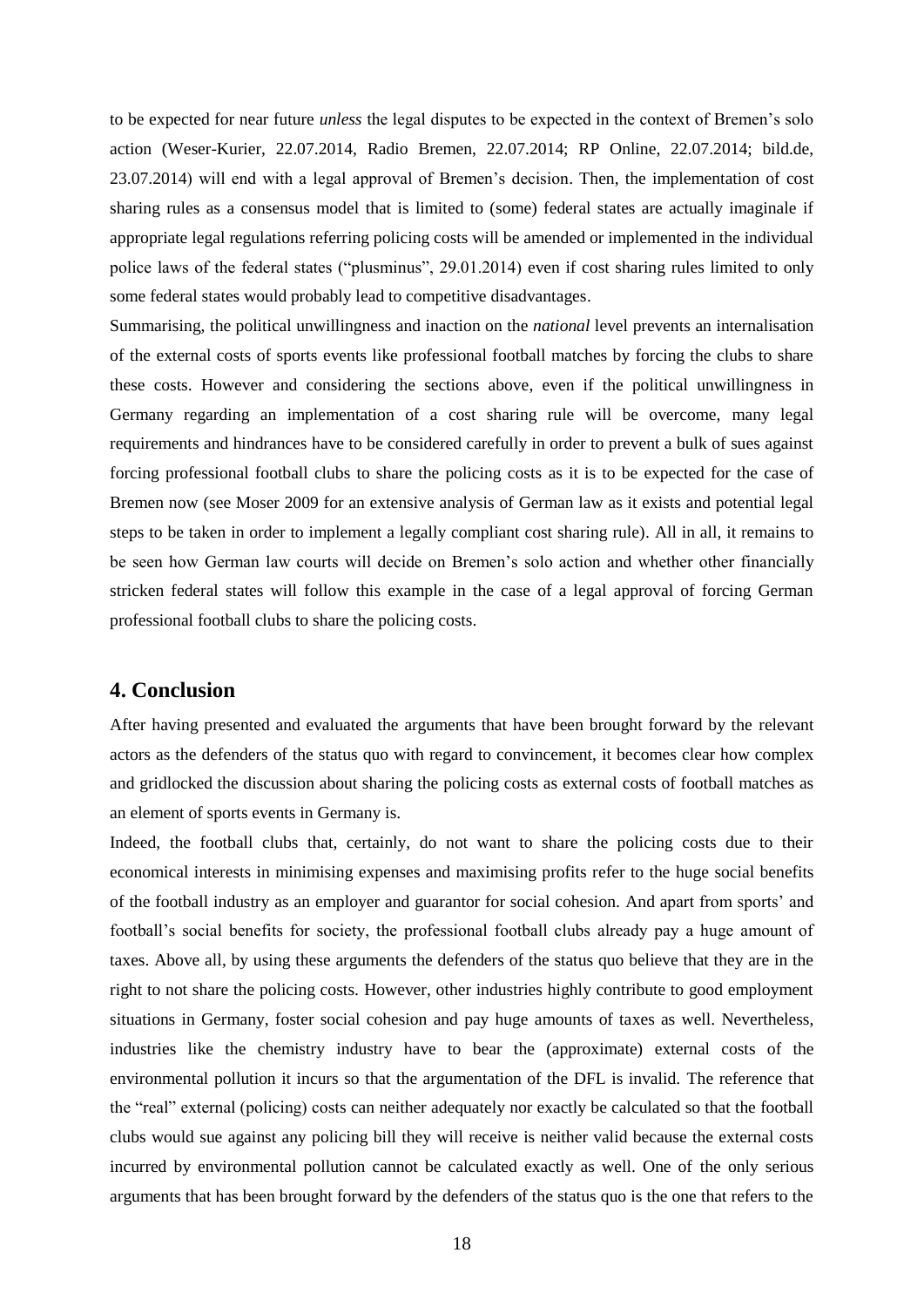*current* legal situation in the German police law and the polluter-pays-principle. However, it would nevertheless be possible to oblige the professional football clubs to share the policing costs if the legislator will amend the police law insofar that a highly detailed special legal regulation that considers the many legal hindrances in the field of fees legislation, costs law and fundamental rights Moser (2009) has examined and analysed. Only then, a cost sharing rule would be legally compliant and legally difficult to be litigated. Furthermore, the arguments about private security services that have been brought forward by the defenders of the status are not convincing even if the police is, in contrast to private security services, still necessary to perform sovereign tasks like arresting violent or violence-seeking supporters. However, in the case of sovereign rights to be touched it would be still possible to either call the police that could, then, accomplish its sovereign tasks of arresting or the like or invite a certain amount of policemen to attend the football matches in the stadium a priori. Albeit, the status quo at the expense of the taxpayers is still existent and this fact is due to the political unwillingness and inaction to change this status quo. Even if other European countries have already forced their professional football clubs (and in some cases the organisers of commercial Mega events as well) to share the policing costs or the external costs of their matches / events as a whole, most German politicians and the Interior Minister in the lead are not willing to amend the law. They show resistance, among others, because they either fear hard negotiations, lengthy lawsuits and aggressive reactions of supporters who accept higher tickets prices no longer (see schwatzgelb.de for the development of the ticket prices for matches of Borussia Dortmund from the season 1998/1999 until now) or they are involved in this discussion themselves because some politicians hold important offices in professional football clubs like in the supervisory board (Edmund Stoiber at Bavaria Munich; Peer Steinbrück at Borussia Dortmund). However, society does not need to live with this status quo: if Bremen's decision will be approved by German law courts, it is possible that this political attempt leads to further political rethinking of the current financing situation in the whole federal territory. Albeit, it is also imaginable that a tragic occurence is "necessary" in order to lead to a political rethinking at the national level as it has led in Italy in the last months: after riots and shootings in the context of the "Coppa Italia" with one human died and many people hurt, politicians want to oblige the professional football clubs to share policing costs from the next season on (see, among others, Spiegel Online, 06.05.2014). However and hopefully, such an incident will not be the reason for a political rethinking in Germany. Albeit, a rethinking on the political level may occur in the next season, anyway: it must remain to be seen whether the next season in the  $3<sup>rd</sup>$  league of Germany when many football clubs with potentially violence-seeking supporters like Hansa Rostock and Dynamo Dresden will play against each other. There will be more derbies than ever before and potential riots with associated more policemen in action seem to be inevitable and this could change politicians' mind about policing costs to be borne by the general taxpayer. Thus and taken together, the implementation of a certain cost sharing rule as a consensus model among the parties involved depends from politicians' willingness to change the status quo.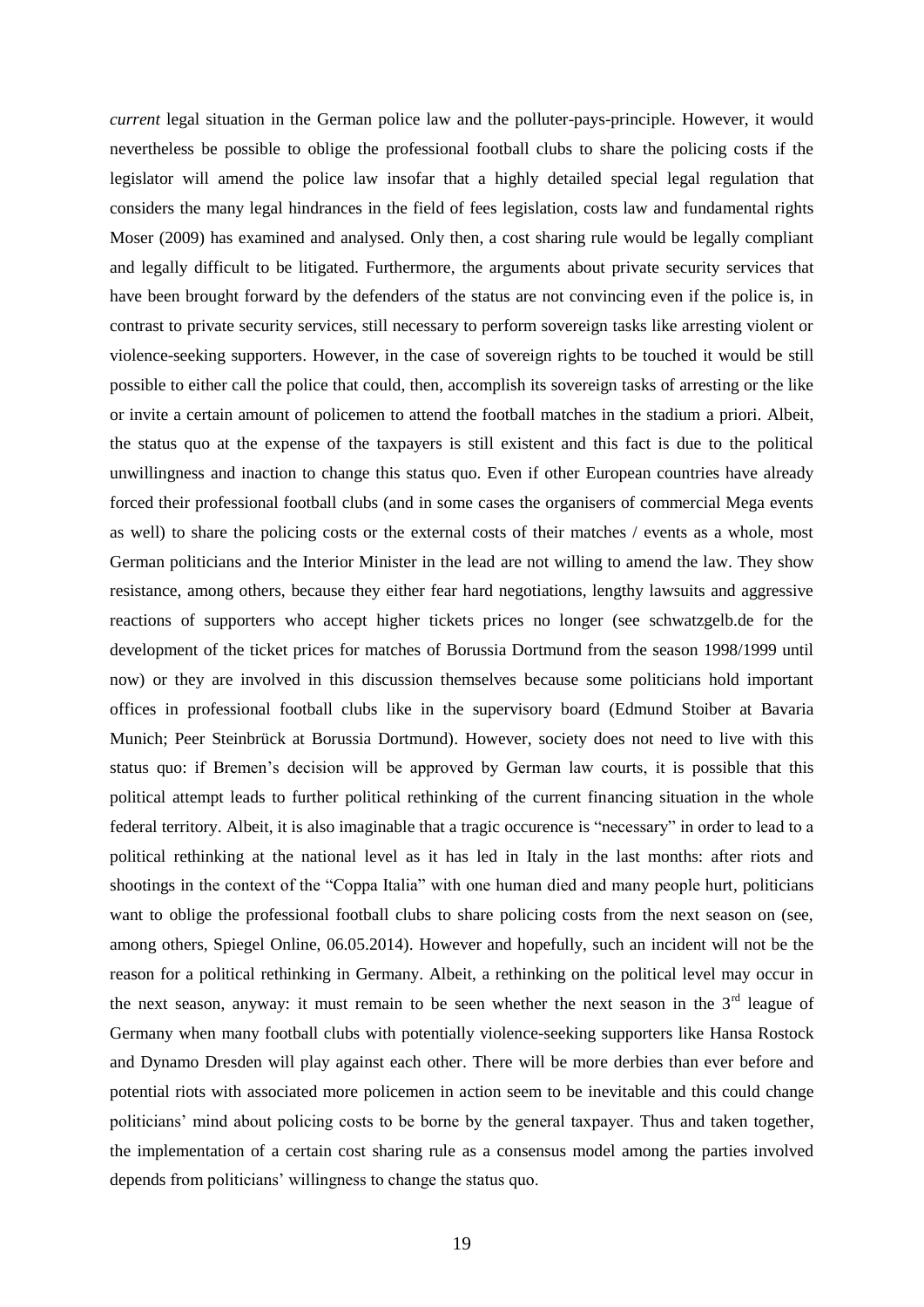So all in all, the result of this case study is that the arguments that have been brought forward by the defenders of the status quo are, in most of the cases, plausible but they are not convincing, above all, if one compares the football industry and its external costs with other industries that already have to bear the external costs they incur. Summarising and weighing the arguments of the defenders of the status quo, one concludes that forcing the professional football clubs to share the policing costs as their external costs would be justified. Transferring the case of German football on sports events as a whole, the conclusion of this case study is that the external costs of sports events should not be borne by the general taxpayer anymore even if the cost sharing rule to be implemented needs to consider many elements like the different attendance figures as well as the financial powers of the individual sports events. Hence, the thought-provoking impulse of Daumann (2012) leads to the same conclusion as this study does, however, the presentation of the (counter) argumentations of the defenders of the status quo shows that Daumann's analysis from an economical point of view is rather one-dimensional and does not consider the arguments and the power of interest groups involved in this discussion. Following Frey's (1972) divisions of relevant actors in a dicussion in four groups shows that the group of voters (or taxpayers) as a relatively weak interest group that is in favour of a reform of a status quo (see Statista 2014 and Weser-Kurier, 26.07.2014) is *currently* either not willing or not organised enough to offer a powerful resistance against the well organised interest group of the financially strong football clubs and associations as parts of the "economy". Thus, the mainly inactive (interest) group of politicians will turn the scale of this discussion and will get (legal) input from the the group of public bureaucrats (legal experts) when the organisers of sports and other commercial events will be obliged to bear their events' external costs. Due to the fact that many sports bodies and officials harshly criticise Bremen's plan to force the DFL to share the policing costs, these interest group is already seen as a "state within the state" with "monopolistic claim to power" (SPD-Fraktion, 27.07.2014).

However and as already mentioned above, a cost sharing rule that serves as a consensus model to solve this seemingly endless discussion should, all in all, fulfil the following preconditions in order to prevent extensive lawsuits and references to a lack of fairness and the existence of disadvantages:

- The rule that is in accordance with the rule of law in Art. 20 (3) GG and legally binding for each and every professional club of the three professional football leagues must be implemented at the *national* level so that clubs from individual federal states that are, in contrast to other federal states, willing to implement a cost sharing rule will not be handicapped.
- The rule must be applicable on *all* commercial Mega events from a certain financial turnover and number of spectators on, thus also on concerts, festivals etc. as it is already practiced in the UK so that lawsuits with regard to a potential infringement of the principle of equality can be prevented more carefully. Including these events would, additionally, not lead to a geographical disadvantage, because other European countries, like the UK, have already done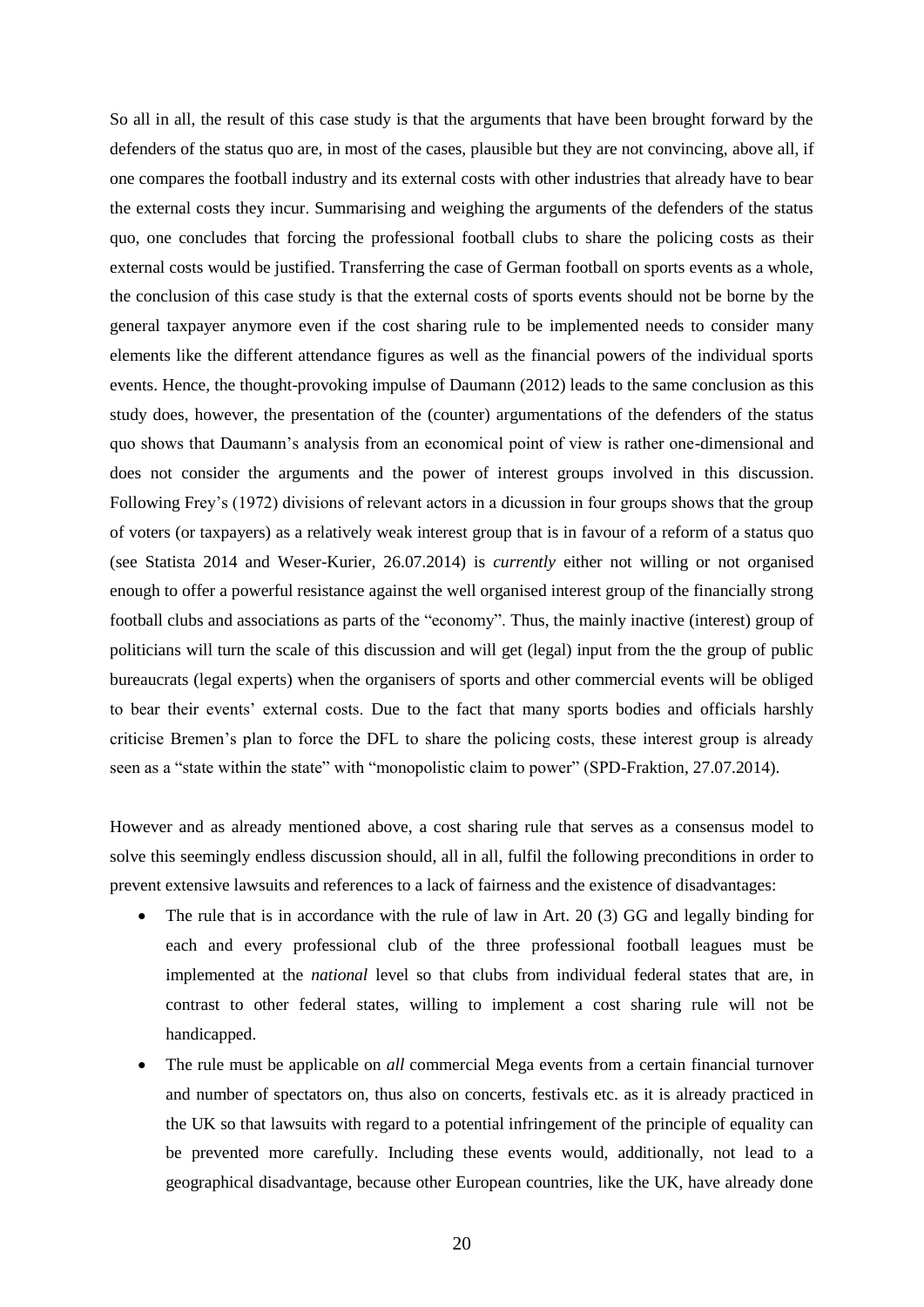so in their laws and it has not led to any disadvantages in terms of mounting a smaller number of concerts or the like.

- The policing costs must be foreseeable for the football clubs in order that they do not have to pay a huge policing fee in the end of a season that they have not expected in the beginning of the season. Therefore, the amount of the policing costs to be shared should be capped as it is done in Switzerland. Moreover, the costs should not completely be allocated on the ticket prices so that the football clubs have to have savings in the area of either players' salaries, training grounds or the like.
- Comparatively with the cost sharing rule in the UK, the clubs should only share the policing costs incurred *within* the stadium because the policing costs incurred *outside* the stadium are much more difficult to be calculated exactly and moreover, it must be legally and clearly established *which* police actions *within* the stadium are subject to the charge. The cost sharing rule that is currently existent in the UK can serve as an orientation and example for Germany.
- Due to the principle of forseeability, the seasonal fees being charged in the beginning of a season for an individual football club must not increase, even if there will be violent riots in a first leg game so that the second leg game would be declared a "risk game" with the consequence of an increase in the number of policemen necessary in order to maintain safety (see Deutsche Polizei 04/2010: 33 for legal reservations).
- Due to the policing fee to be charged and to be paid by the clubs, the football clubs have the right to a say and negotiations referring to the number of policemen that will be in action for the individual matches.
- Concluding, the regulation must consider the differing financial capabilities of the football clubs, above all, after relegations when the number of spectators decreases and the football clubs' budget has to be reduced.

Considering the latter point, one could, for instance, launch a fund in which a certain amount of money generated by the media rights deal and a certain share paid by the football clubs according to their individual financial capabilities and number of spectators will flow. Moreover, the DFB, the world's largest sports body, and the DFL that also benefit from German professional football could subsidise this fund so that the money of the fund can be used for *sharing* the policing costs.

All in all, the coming weeks and months with a definite decision in the federal state of Bremen and decision in potential lawsuits will be thrilling and it remains to be seen whether other federal states will follow Bremen's example if a German court will legally approve Bremen's plan to amend its scale of fees in order to force the DFL to share the policing costs.

However, and citing Moser's (2009) conclusive words, a definite as well as contemporary solution of the problem and a decree referring the discussion by the legislator would be desirable.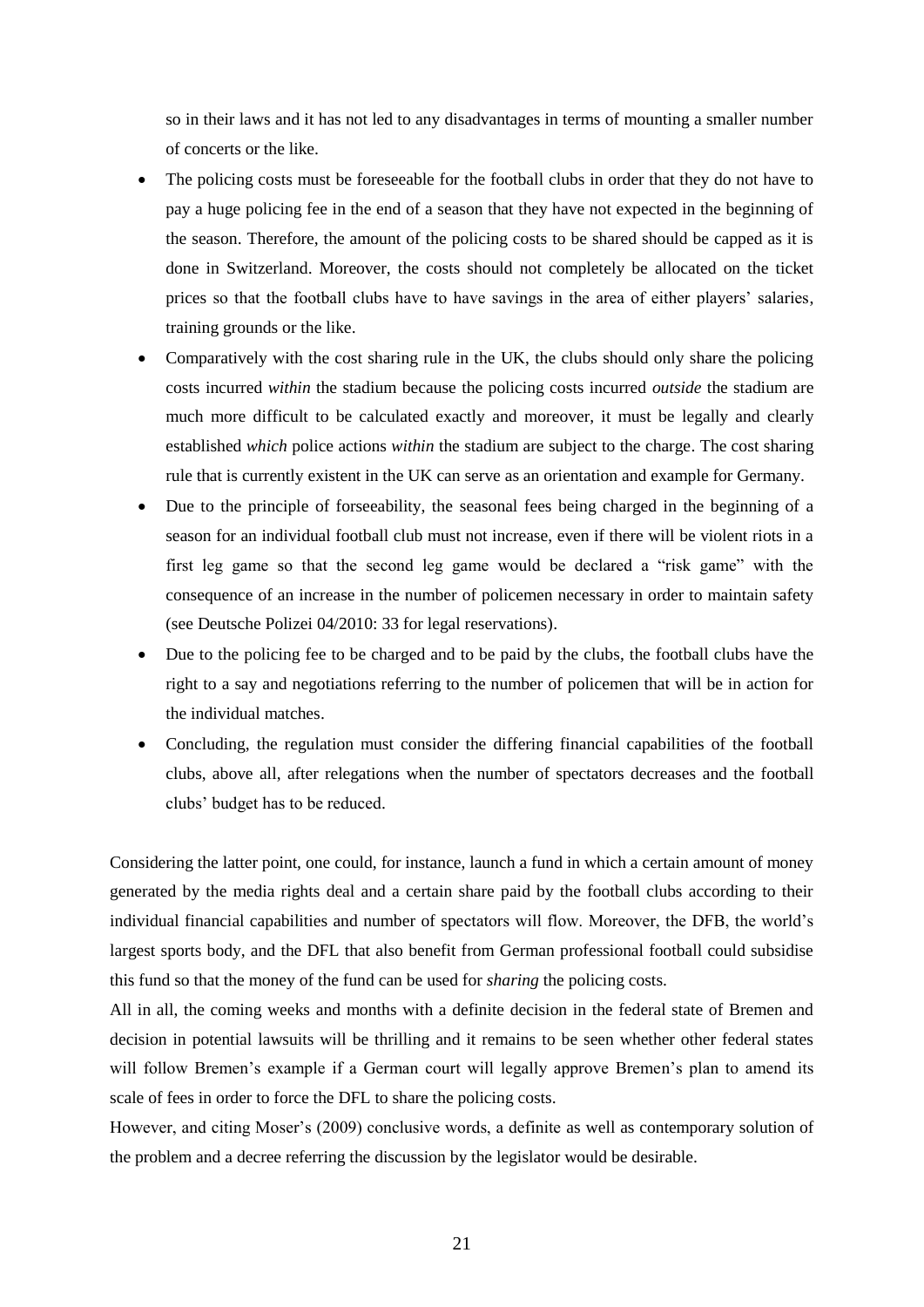## <span id="page-24-0"></span>**5. References**

- **Anthonj, P. / Emrich, E. / Pierdzioch, C. (2013).** *Gewalt und Gewaltbekämpfung im deutschen Fußball – Empirische Bestandsaufnahme und sozioökonomische Modellbildung***. Europäisches Institut für Sozioökonomie e.V. Saarbrücken**
- **Badische Zeitung (23.08.2012).** *Polizeigewerkschaft fordert: Profifußball soll sich an Kosten für Polizeieinsätze beteiligen.* **Retrieved May 31, 2014 from** [http://www.badische](http://www.badische-zeitung.de/deutschland-1/polizeigewerkschaft-fordert-profifussball-soll-sich-an-kosten-fuer-polizeieinsaetze-beteiligen--63273994.html)[zeitung.de/deutschland-1/polizeigewerkschaft-fordert-profifussball-soll-sich-an-kosten-fuer](http://www.badische-zeitung.de/deutschland-1/polizeigewerkschaft-fordert-profifussball-soll-sich-an-kosten-fuer-polizeieinsaetze-beteiligen--63273994.html)[polizeieinsaetze-beteiligen--63273994.html](http://www.badische-zeitung.de/deutschland-1/polizeigewerkschaft-fordert-profifussball-soll-sich-an-kosten-fuer-polizeieinsaetze-beteiligen--63273994.html)
- **Barget, E. / Gouguet, J.-J. (2007). The total economic value of sporting events theory and practice.** *Journal of Sports Economics (8) (2007), 165-182*
- **Basler Zeitung (18.04.2009).** *Bund berät überBeteiligung der Fußballclubs an Polizeikosten.* **Retrieved May 31, 2014 from** [http://bazonline.ch/sport/dossier/fc-basel/Bund-beraet-ueber-](http://bazonline.ch/sport/dossier/fc-basel/Bund-beraet-ueber-Beteiligung-der-Fussballclubs-an-Polizeikosten/story/31118024)[Beteiligung-der-Fussballclubs-an-Polizeikosten/story/31118024](http://bazonline.ch/sport/dossier/fc-basel/Bund-beraet-ueber-Beteiligung-der-Fussballclubs-an-Polizeikosten/story/31118024)
- **Bator, F.M. (1958). The Anatomy of Market Failure.** *The Quarterly Journal of Economics72 (2) (August 1958), 351-379*
- **BBC (10.04.2012).** *Football clubs face call to increase policing payments.* **Retrieved May 31, 2014 from** <http://www.bbc.com/news/uk-17660363>
- **Berliner Morgenpost (22.08.2012).** *Bundesliga-Spiele könnten zum Sicherheitsrisiko werden.* **Retrieved May 31, 2014 from**

[http://www.morgenpost.de/sport/fussball/article108743259/Bundesliga-Spiele-koennten-zum-](http://www.morgenpost.de/sport/fussball/article108743259/Bundesliga-Spiele-koennten-zum-Sicherheitsrisiko-werden.html)[Sicherheitsrisiko-werden.html](http://www.morgenpost.de/sport/fussball/article108743259/Bundesliga-Spiele-koennten-zum-Sicherheitsrisiko-werden.html)

- **Berner Zeitung (14.03.2014).** *YB und SCB lenken ein – Nause erhält mehr Geld für Polizeikosten.* **Retrieved May 31, 2014 from** [http://www.bernerzeitung.ch/region/bern/YB-und-SCB](http://www.bernerzeitung.ch/region/bern/YB-und-SCB-lenken-ein--Nause-erhaelt-mehr-Geld-fuer-Polizeikosten/story/14787619)[lenken-ein--Nause-erhaelt-mehr-Geld-fuer-Polizeikosten/story/14787619](http://www.bernerzeitung.ch/region/bern/YB-und-SCB-lenken-ein--Nause-erhaelt-mehr-Geld-fuer-Polizeikosten/story/14787619)
- **bild.de (2010). Jetzt sollen Veranstalter den Polizei-Einsatz zahlen. Retrieved May 31, 2014 from** [http://www.bild.de/politik/2010/politik/den-polizei-einsatz-in-hamburg-bezahlen](http://www.bild.de/politik/2010/politik/den-polizei-einsatz-in-hamburg-bezahlen-bundesweites-vorbild-14062490.bild.html)[bundesweites-vorbild-14062490.bild.html](http://www.bild.de/politik/2010/politik/den-polizei-einsatz-in-hamburg-bezahlen-bundesweites-vorbild-14062490.bild.html)
- **bild.de (23.07.2014). DFL und Werder wollen gegen Bremen klagen. Retrieved July 25, 2014 from** [http://www.bild.de/sport/fussball/dfl/und-werder-wollen-gegen-bremen-klagen-](http://www.bild.de/sport/fussball/dfl/und-werder-wollen-gegen-bremen-klagen-36937320.bild.html)[36937320.bild.html](http://www.bild.de/sport/fussball/dfl/und-werder-wollen-gegen-bremen-klagen-36937320.bild.html)
- **bild.de (24.07.2014). DFB nimmt Bremen Länderspiel weg. Retrieved July 25, 2014 from** <http://www.bild.de/sport/fussball/dfb/nimmt-bremen-laenderspiel-weg-36951370.bild.html>
- **bild.de (25.07.2014). "Die DFL sollte die Kosten für ein Risikospiel tragen". Retrieved July 25, 2014 from** [http://www.bild.de/regional/bremen/interview/die-dfl-sollte-die-kosten-fuer-ein](http://www.bild.de/regional/bremen/interview/die-dfl-sollte-die-kosten-fuer-ein-risikospiel-tragen-36968074.bild.html)[risikospiel-tragen-36968074.bild.html](http://www.bild.de/regional/bremen/interview/die-dfl-sollte-die-kosten-fuer-ein-risikospiel-tragen-36968074.bild.html)
- **bild.de (04.08.2014).** *"Darum zahlen wir nicht für Polizeieinsätze!".* **Retrieved August 5, 2014**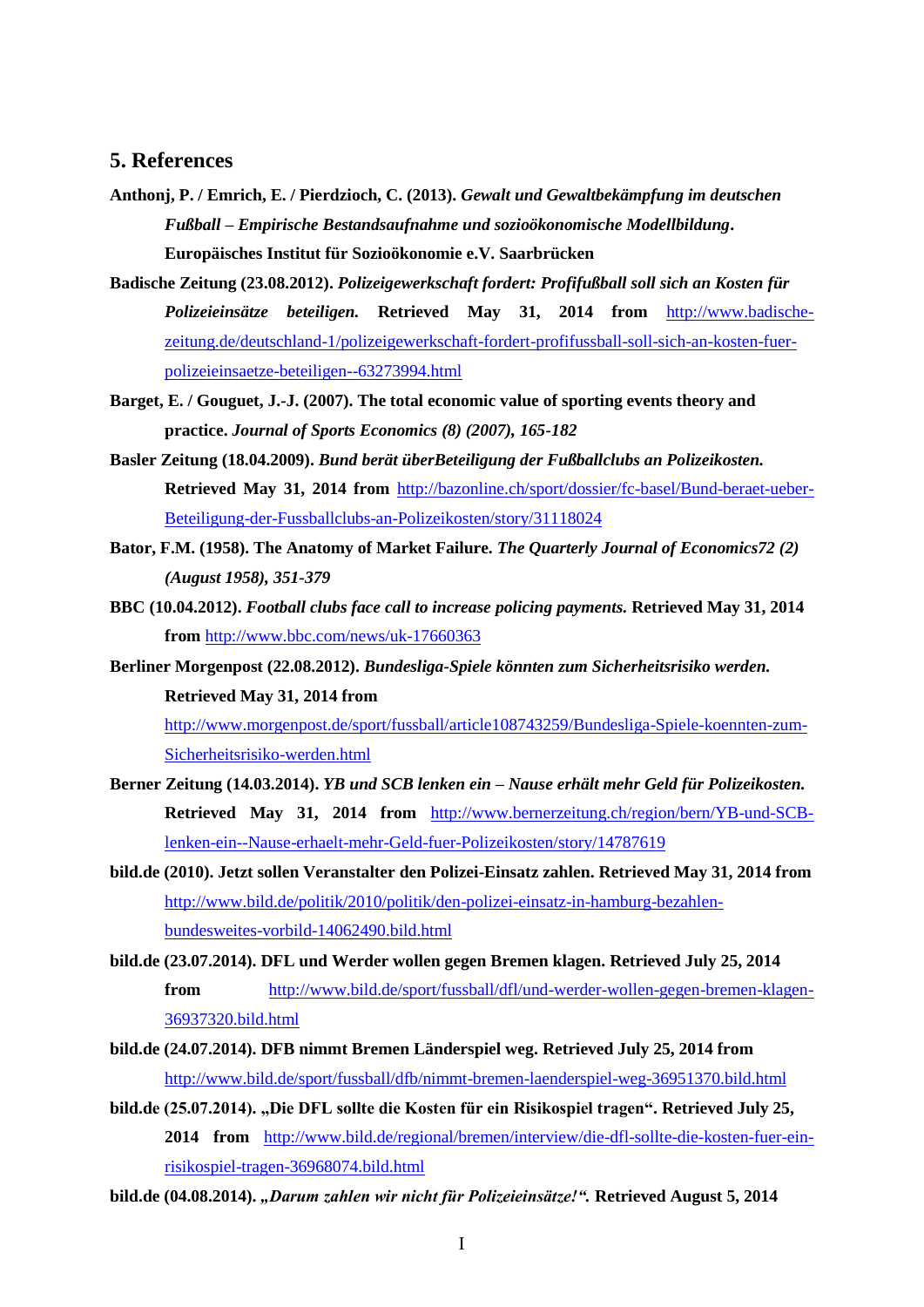**from** [http://www.bild.de/sport/fussball/reinhard-rauball/darum-zahlen-wir-nicht-fuer](http://www.bild.de/sport/fussball/reinhard-rauball/darum-zahlen-wir-nicht-fuer-polizeieinsaetze-37107098.bild.html)[polizeieinsaetze-37107098.bild.html](http://www.bild.de/sport/fussball/reinhard-rauball/darum-zahlen-wir-nicht-fuer-polizeieinsaetze-37107098.bild.html)

- **bild.de (05.08.2014).** *"Sollen wir uns Wasserwerfer und Waffen kaufen?".* **Retrieved August 5, 2014 from** [http://www.bild.de/sport/fussball/fussball-bundesligen/weniger-polizei-in-stadien](http://www.bild.de/sport/fussball/fussball-bundesligen/weniger-polizei-in-stadien-liga-laeuft-sturm-37108288.bild.html)[liga-laeuft-sturm-37108288.bild.html](http://www.bild.de/sport/fussball/fussball-bundesligen/weniger-polizei-in-stadien-liga-laeuft-sturm-37108288.bild.html)
- **Blankart, C.B. (2011).** *Öffentliche Finanzen in der Demokratie: eine Einführung in die Finanzwissenschaft, 8. Auflage.* **München**
- **Blume, L.E. / Durlauf, S.N. (2008).** *The New Palgrave Dictionnary of Economics, 2nd edition.*
- **Böhm, M. (2012). Polizeikosten bei Bundesligaspielen – Keine Rechnung ohne Gesetz.** *Legal Tribune Online (20.12.2012).* **Retrieved May 31, 2014 from**
- **Buschmann, R. / Glindmeier, M. / Peschke, S. (2012). Gewalt im Fußball: Polizei-Zahlen zur Abschreckung.** *Spiegel Online (21.11.2012).* **Retrieved May 31, 2014 from** [http://www.spiegel.de/sport/fussball/statistik-zur-gewalt-im-fussball-polizei-zahlen-zur](http://www.spiegel.de/sport/fussball/statistik-zur-gewalt-im-fussball-polizei-zahlen-zur-abschreckung-a-868231.html)[abschreckung-a-868231.html](http://www.spiegel.de/sport/fussball/statistik-zur-gewalt-im-fussball-polizei-zahlen-zur-abschreckung-a-868231.html)
- **CE Delft (2007).** *Handbook on estimation of external cost in the transport sector – Version 1.0.* **Retrieved July 10, 2014 from** [http://www.xn--deutscher-fluglrmdienst-](http://www.deutscher-fluglärmdienst.de/Downloads/EU_080115_HandbuchExterneKostenVerkehr.pdf)[97b.de/Downloads/EU\\_080115\\_HandbuchExterneKostenVerkehr.pdf](http://www.deutscher-fluglärmdienst.de/Downloads/EU_080115_HandbuchExterneKostenVerkehr.pdf)
- **Channel 4 (10.04.2012).** *Should clubs pay more to police football matches?* **Retrieved May 31, 2014 from** <http://www.channel4.com/news/should-clubs-pay-more-to-police-football-matches>
- **Coase, R.H. (1960). The Problem of Social Cost.** *Journal of Law and Economics (3) (October 1960), 1-44*
- **Daumann, F. (2012). Sollen Vereine die Kosten für Polizeieinsätze im professionellen Fußball tragen?** *Wirtschaftliche Freiheit – Das ordnungspolitische Journal (21.07.2012).* **Retrieved May 31, 2014 from** <http://wirtschaftlichefreiheit.de/wordpress/?p=9713>
- **Deutsche Polizei 04/2010 (2010).** *Forderung nach Kostenerstattung durch Vereine rechtlich nicht haltbar (n.d.), 30-34.* **Retrieved May 31, 2014 from** [http://www.gdp.de/id/p140103/\\$file/DeuPol1004\\_Kosten\\_Fussball.pdf](http://www.gdp.de/id/p140103/$file/DeuPol1004_Kosten_Fussball.pdf)
- **DPolG Berlin.** *Positionen – Beteiligung an Polizeikosten.* **Retrieved May 31, 2014 from** [http://www.dpolg-berlin.de/positionen/05\\_beteiligung\\_an\\_polizeikosten.htm](http://www.dpolg-berlin.de/positionen/05_beteiligung_an_polizeikosten.htm)
- **Elvik, R. (1994). The external costs of traffic injury: Definition, estimation, and possibilities for internalization.** *Accident analysis and prevention 26 (6), December 1994, 719-732*
- **FA (2012).** *Summary of measures taken to prevent football violence.* **Retrieved May 31, 2014 from** [http://www.thefa.com/~/media/files/thefaportal/governance-docs/stadium-safety/summary-of](http://www.thefa.com/~/media/files/thefaportal/governance-docs/stadium-safety/summary-of-measures-taken-to-prevent-football-violence---new-vers.ashx)[measures-taken-to-prevent-football-violence---new-vers.ashx](http://www.thefa.com/~/media/files/thefaportal/governance-docs/stadium-safety/summary-of-measures-taken-to-prevent-football-violence---new-vers.ashx)
- **FAZ (14.06.2012).** *3,7 Milliarden Euro für Fernsehrechte.* **Retrieved May 31, 2014 from** [http://www.faz.net/aktuell/sport/fussball/premier-league-3-7-milliarden-euro-fuer](http://www.faz.net/aktuell/sport/fussball/premier-league-3-7-milliarden-euro-fuer-fernsehrechte-11785518.html)[fernsehrechte-11785518.html](http://www.faz.net/aktuell/sport/fussball/premier-league-3-7-milliarden-euro-fuer-fernsehrechte-11785518.html)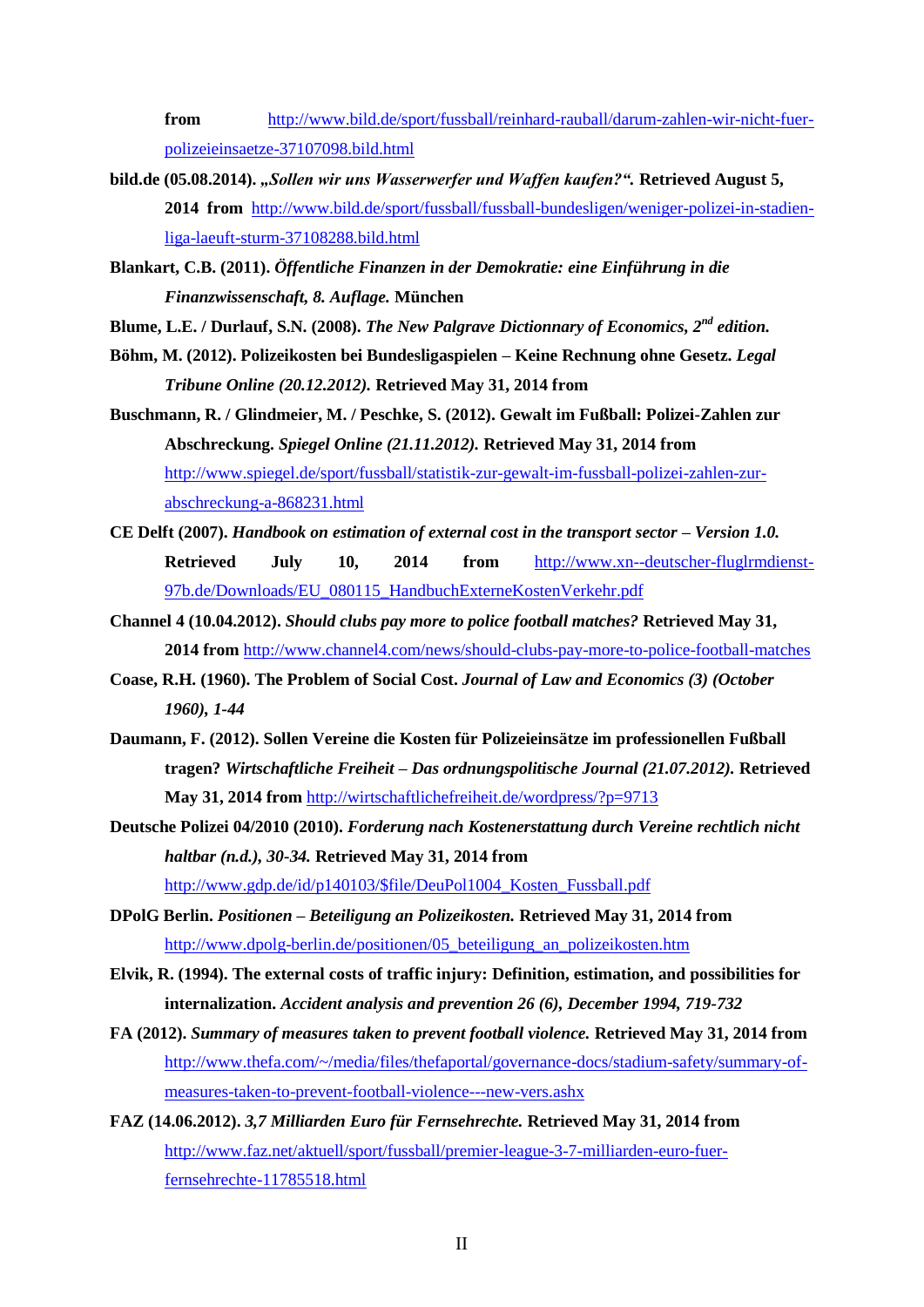#### **FAZ (23.07.2014). Kein Länderspiel in Bremen? Retrieved May 25, 2014 from**

[http://www.faz.net/aktuell/sport/fussball/polizeikosten-im-fussball-kein-laenderspiel-in](http://www.faz.net/aktuell/sport/fussball/polizeikosten-im-fussball-kein-laenderspiel-in-bremen-13060421.html)[bremen-13060421.html](http://www.faz.net/aktuell/sport/fussball/polizeikosten-im-fussball-kein-laenderspiel-in-bremen-13060421.html)

- **FAZ (25.07.2014).** *Anmaßung des DFB.* **Retrieved August 5, 2014 from** [http://www.faz.net/aktuell/politik/inland/kein-em-qualifikationsspiel-in-bremen-anmassung](http://www.faz.net/aktuell/politik/inland/kein-em-qualifikationsspiel-in-bremen-anmassung-des-dfb-13064705.html)[des-dfb-13064705.html](http://www.faz.net/aktuell/politik/inland/kein-em-qualifikationsspiel-in-bremen-anmassung-des-dfb-13064705.html)
- **Focus Online (13.08.2008).** *Weiter Streit um Kosten für Polizei-Einsätze.* **Retrieved May 31, 2014 from** [http://www.focus.de/sport/fussball/bundesliga1/bundesliga-weiter-streit-um-kosten-fuer](http://www.focus.de/sport/fussball/bundesliga1/bundesliga-weiter-streit-um-kosten-fuer-polizei-einsaetze_aid_324554.html)[polizei-einsaetze\\_aid\\_324554.html](http://www.focus.de/sport/fussball/bundesliga1/bundesliga-weiter-streit-um-kosten-fuer-polizei-einsaetze_aid_324554.html)
- **Frank, R.H. (2006). Microeconomics and behavior.**
- **Frey, B.S. (1972).** *Umweltökonomie.* **3rd edition 1992. Göttingen**
- **General-Anzeiger Bonn (01.08.2014).** *Forderung des Landes Bremen ist berechtigt.* **Retrieved August 5, 2014 from** [http://www.general-anzeiger-bonn.de/leserbriefe/Forderung-des-](http://www.general-anzeiger-bonn.de/leserbriefe/Forderung-des-Landes-Bremen-ist-berechtigt-article1416200.html)[Landes-Bremen-ist-berechtigt-article1416200.html](http://www.general-anzeiger-bonn.de/leserbriefe/Forderung-des-Landes-Bremen-ist-berechtigt-article1416200.html)
- **Gerring, J. (2004). What is a case study and what is it good for?** *American Political Science Review 98,* **341-354**
- **Götz, V. (1984).** *Kostenrecht der Polizei und Ordnungsverwaltung.* **Köln / Berlin.**
- **Groß, H. (2008). Deutsche Länderpolizeien.** *Aus Politik und Zeitgeschichte (APuZ) 48/2008.* **Retrieved May 31, 2014 from** [http://www.bpb.de/apuz/30826/deutsche](http://www.bpb.de/apuz/30826/deutsche-laenderpolizeien?p=all)[laenderpolizeien?p=all](http://www.bpb.de/apuz/30826/deutsche-laenderpolizeien?p=all)
- **Groß, H. (2012). Polizeien in Deutschland.** *Aus Politik und Zeitgeschichte (APuZ) – Dossier "Innere Sicherheit"(14.06.2012).* **Retrieved May 31, 2014 from** [http://www.bpb.de/politik/innenpolitik/innere-sicherheit/76660/polizeien-in-deutschland#fr](http://www.bpb.de/politik/innenpolitik/innere-sicherheit/76660/polizeien-in-deutschland#fr-footnodeid3)[footnodeid3](http://www.bpb.de/politik/innenpolitik/innere-sicherheit/76660/polizeien-in-deutschland#fr-footnodeid3)
- **House of Commons (2009).** *The cost of policing football matches.* **Retrieved May 31, 2014 from** <http://www.publications.parliament.uk/pa/cm200809/cmselect/cmhaff/676/67603.htm>

**Kirchgässner, G. / Schneider, F. (2003). On the political economy of environmental policy.** *Public Choice (115) (2003), 369-396*

- **Landtag von Baden-Württemberg (2009).** *Kleine Anfrage der Abgeordneten Ilka Neuenhaus (GRÜNE) und Antwort des Innenministeriums – Kosten für Polizeieinsätze bei Großveranstaltungen.* **Drucksache 14/4168, 11.03.2009. Stuttgart**
- **Lege, J. (1998).** *Polizeieinsätze bei Fußball-Bundesligaspielen.* **Verwaltungsarchiv Köln, Berlin [u.a.]**
- **Landesamt für Zentrale Polizeiliche Dienste NRW (LZPD NRW) (2013): ZIS-Jahresbericht Fußball für die Saison 2012/13. Retrieved May 31, 2014 from**

[http://www.polizei-nrw.de/media/Dokumente/12-13\\_Jahresbericht\\_ZIS.pdf](http://www.polizei-nrw.de/media/Dokumente/12-13_Jahresbericht_ZIS.pdf)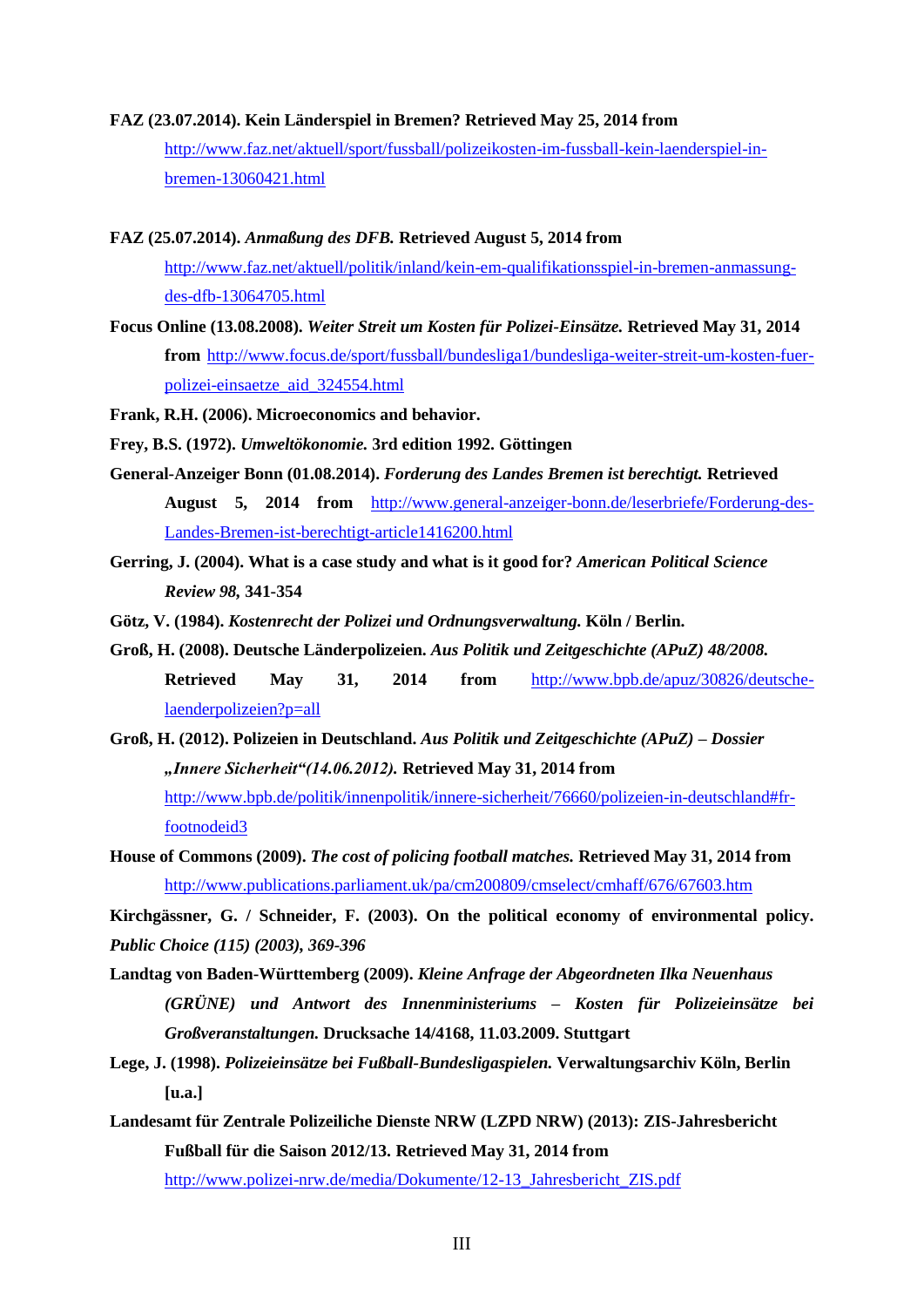- **Mankiw N. G. / Taylor, M. P. (2012/2011).** *Grundzüge der Volkswirtschaftslehre/ Economics, 5th edition.* **South-Western Cengage Learning**
- **Mc Kinsey (2010).** *Wirtschaftsfaktor Bundesliga – Die volkswirtschaftliche Bedeutung des professionellen Fußballs in Deutschland - Zusammenfassung einer Studie von McKinsey and Company, Inc. (2010) (n.d.).* **Retrieved March 02, 2014 from** [https://www.bundesliga.de/media/native/dokument/dfl\\_bl\\_studie\\_mckinsey\\_gesamt\\_final.pdf](https://www.bundesliga.de/media/native/dokument/dfl_bl_studie_mckinsey_gesamt_final.pdf)
- **Mia san rot.de (24.01.2013).** *DFL-Report – Fans finanzieren Polizei & Staat.* **Retrieved May 31, 2014 from** <http://www.miasanrot.de/dfl-report-fans-finanzieren-polizei-und-staat/>
- **Mirror Online (11.04.2012).** *'Pay for your own policing': Football clubs should pay millions for match security, says top cop.* **Retrieved May 31, 2014 from** <http://www.mirror.co.uk/news/uk-news/football-clubs-should-pay-millions-787092>
- **Mitchell, W.C. / Munger, C. (1991). Economic Models of Interest Groups: An Introductory Survey.** *American Journal of Political Science (35) (2), 512-546*
- **Moser, C. (2009).** *Kostenbeteiligungsmodelle für Polizeieinsätze bei sportlichen Großveranstaltungen – Untersuchung und Entwicklung am Beispiel der Fußball-Bundesliga***. University of Regensburg**
- **Neue Westfälische (19.09.2011).** *Fußball-Einsätze der Polizei kosten 115 Millionen Euro.* **Retrieved May 31, 2014 from** [http://www.nw-news.de/owl/4993067\\_Polizei-](http://www.nw-news.de/owl/4993067_Polizei-Einsatz_beim_Fussball_kostet_115_Millionen_Euro.html)[Einsatz\\_beim\\_Fussball\\_kostet\\_115\\_Millionen\\_Euro.html](http://www.nw-news.de/owl/4993067_Polizei-Einsatz_beim_Fussball_kostet_115_Millionen_Euro.html)
- **Nirschl, D. (1993).** *Kosten der Polizei- und Sicherheitsbehörden in der Systematik des deutschen Abgabenrechts unter besonderer Berücksichtigung der "Fluggastsicherheitsgebühr".* **München**
- **n-tv (22.07.2014). Bremen verärgert die Bundesliga. Retrieved July 25, 2014 from** <http://www.n-tv.de/sport/fussball/Bremen-veraergert-die-Bundesliga-article13274371.html>
- **Pawlowski, T. / Breuer, C. (2012).** *Die finanzpolitische Bedeutung des Sports in Deutschland.* **Springer Gabler Verlag, Köln / Wiesbaden**
- **"plusminus" (29.01.2014). Tabubruch;** *TV magazine of the ARD.* **Retrieved June 24, 2014 from** [http://www.daserste.de/information/wirtschaft-boerse/plusminus/sendung/wdr/2014/sendung](http://www.daserste.de/information/wirtschaft-boerse/plusminus/sendung/wdr/2014/sendung-vom-29012014-110.html)[vom-29012014-110.html](http://www.daserste.de/information/wirtschaft-boerse/plusminus/sendung/wdr/2014/sendung-vom-29012014-110.html)
- **Pretty, J.N. / Brett, C. / Gee, D. / Hine, R.E. / Mason, C.F. / Morison, J.I.L. / Raven, H. / Rayment, M.D. / van der Bijl, G. (2000). An assessment of the total external costs of UK agriculture.** *Agricultural Systems 65 (2000), 113-136*
- **Radio Bremen (22.07.2014). DFL-Präsident: "Bremen Länderspiel streichen". Retrieved July 25, 2014 from** <http://www.radiobremen.de/sport/fussball/rauballreaktion100.html>
- **RP Online (28.04.2011).** *DFL-Präsident Rauball will keine Diskussion – Liga beteiligt sich nicht an Polizeikosten.* **Retrieved May 31, 2014 from** [http://www.rp](http://www.rp-online.de/sport/fussball/bundesliga/liga-beteiligt-sich-nicht-an-polizeikosten-aid-1.765141)[online.de/sport/fussball/bundesliga/liga-beteiligt-sich-nicht-an-polizeikosten-aid-1.765141](http://www.rp-online.de/sport/fussball/bundesliga/liga-beteiligt-sich-nicht-an-polizeikosten-aid-1.765141)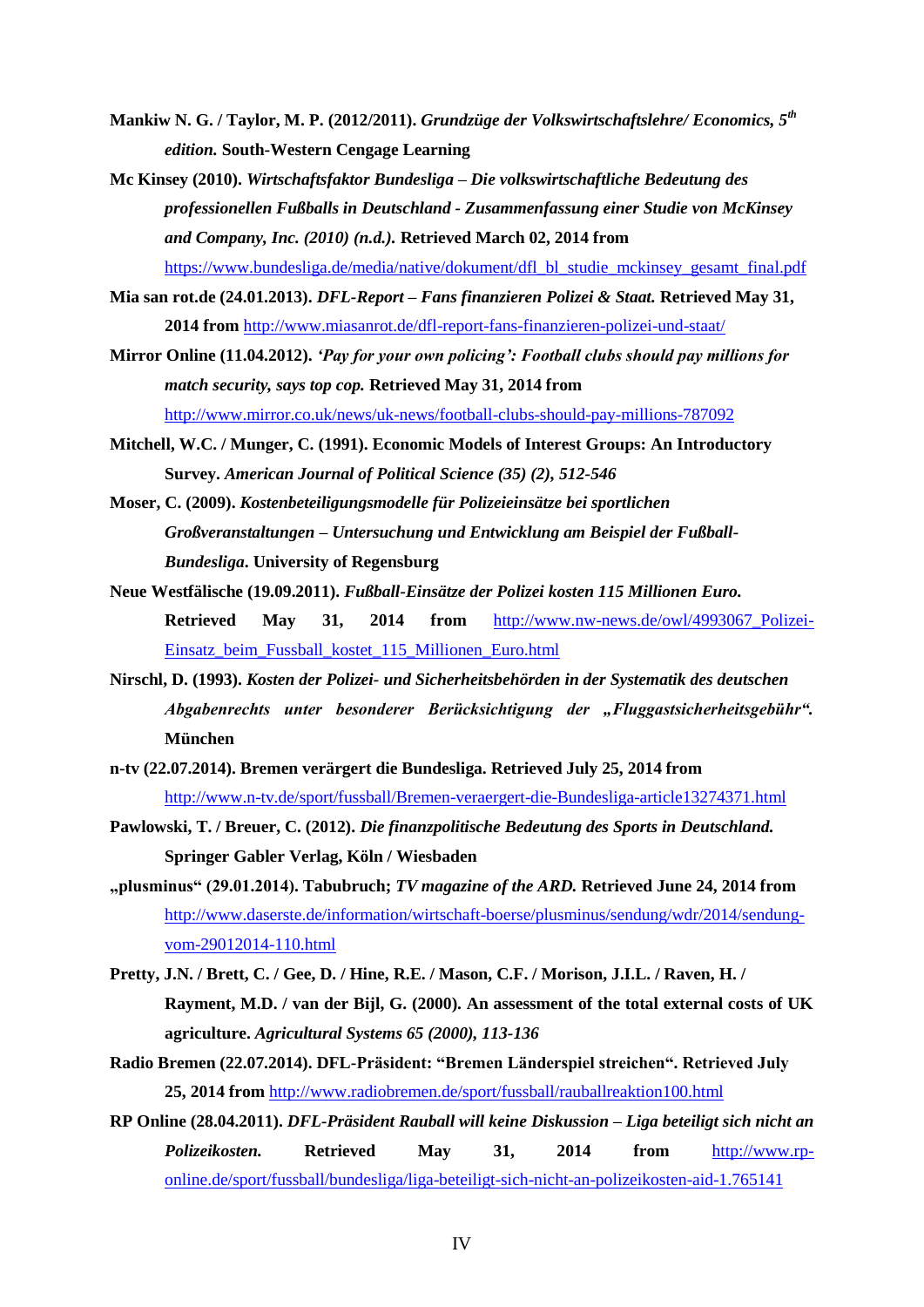**RP Online (22.07.2014). Bremen will Geld für Polizei-Einsätze – und erntet heftige Kritik. Retrieved July 25, 2014 from** [http://www.rp-online.de/sport/fussball/bundesliga/bremen](http://www.rp-online.de/sport/fussball/bundesliga/bremen-will-von-dfl-geld-fuer-polizei-einsaetze-und-erntet-heftige-kritik-aid-1.4403623)[will-von-dfl-geld-fuer-polizei-einsaetze-und-erntet-heftige-kritik-aid-1.4403623](http://www.rp-online.de/sport/fussball/bundesliga/bremen-will-von-dfl-geld-fuer-polizei-einsaetze-und-erntet-heftige-kritik-aid-1.4403623)

- **RTL.de (25.07.2014).** *Die DFL hat so viel Geld – also unbedingt die Klubs beteiligen.* **Retrieved August 5, 2014 from** [http://www.rtl.de/cms/news/punkt-12/die-dfl-hat-so-viel-geld-also](http://www.rtl.de/cms/news/punkt-12/die-dfl-hat-so-viel-geld-also-unbedingt-die-klubs-beteiligen-3e168-9851-21-1990221.html)[unbedingt-die-klubs-beteiligen-3e168-9851-21-1990221.html](http://www.rtl.de/cms/news/punkt-12/die-dfl-hat-so-viel-geld-also-unbedingt-die-klubs-beteiligen-3e168-9851-21-1990221.html)
- **Schwatzgelb.de (10.04.2014). BVB-Eintrittspreise dramatisch gestiegen.** *Kein Zwanni – Fußball muss bezahlbar sein.* **Retrieved May 31, 2014 from** [http://www.kein-zwanni.de/bvb](http://www.kein-zwanni.de/bvb-eintrittspreise-dramatisch-gestiegen/)[eintrittspreise-dramatisch-gestiegen/](http://www.kein-zwanni.de/bvb-eintrittspreise-dramatisch-gestiegen/)
- **SPD-Bürgerschaftsfraktion Land Bremen (2013).** *Veranstalter in die Pflicht nehmen!* **Retrieved May 31, 2014 from** [http://www.spd-fraktion-bremen.de/top-themen/kosten-fuer](http://www.spd-fraktion-bremen.de/top-themen/kosten-fuer-fussballeinsaetze.html)[fussballeinsaetze.html](http://www.spd-fraktion-bremen.de/top-themen/kosten-fuer-fussballeinsaetze.html)
- **SPD-Fraktion Bremen (10.12.2013).** *Dringlichkeitsantrag Land: Finanzierung von Polizeieinsätzen bei gewinnorientierten Großveranstaltungen.* **Retrieved August 5, 2014 from** [http://www.spd-fraktion-bremen.de/auf-einen-blick/details/article/dringlichkeitsantrag](http://www.spd-fraktion-bremen.de/auf-einen-blick/details/article/dringlichkeitsantrag-land-finanzierung-von-polizeieinsaetzen-bei-gewinnorientierten-grossveranstalt.html)[land-finanzierung-von-polizeieinsaetzen-bei-gewinnorientierten-grossveranstalt.html](http://www.spd-fraktion-bremen.de/auf-einen-blick/details/article/dringlichkeitsantrag-land-finanzierung-von-polizeieinsaetzen-bei-gewinnorientierten-grossveranstalt.html)
- **SPD-Fraktion Bremen (11.12.2013).** *Bremische Bürgerschaft beschließt Prüfung der Kostenerstattung von Polizeieinsätzen bei gewinnorientierten Großveranstaltungen.* **Retrieved August 5, 2014 from** [http://www.spd-fraktion-bremen.de/auf-einen](http://www.spd-fraktion-bremen.de/auf-einen-blick/details/article/bremische-buergerschaft-beschliesst-pruefung-der-kostenerstattung-von-polizeieinsaetzen-bei-gewinnor.html)[blick/details/article/bremische-buergerschaft-beschliesst-pruefung-der-kostenerstattung-von](http://www.spd-fraktion-bremen.de/auf-einen-blick/details/article/bremische-buergerschaft-beschliesst-pruefung-der-kostenerstattung-von-polizeieinsaetzen-bei-gewinnor.html)[polizeieinsaetzen-bei-gewinnor.html](http://www.spd-fraktion-bremen.de/auf-einen-blick/details/article/bremische-buergerschaft-beschliesst-pruefung-der-kostenerstattung-von-polizeieinsaetzen-bei-gewinnor.html)
- **SPD-Fraktion (27.07.2014).** *Leserbrief Rudolf Hickel: Erpressungsversuche auf steuerrechtlich fragwürdiger Basis: Statt Steuermittel zur Gebührenordnung.* **Retrieved August 5, 2014 from** [http://www.spd-fraktion-bremen.de/fileadmin/user\\_upload/pdf/LB\\_Rhickel.pdf](http://www.spd-fraktion-bremen.de/fileadmin/user_upload/pdf/LB_Rhickel.pdf)
- **Spiegel Online (06.05.2014).** *Italienischer Fußball – Regierung will Clubs an Sicherheitskosten beteiligen.* **Retrieved May 31, 2014 from** [http://www.spiegel.de/sport/fussball/italienische](http://www.spiegel.de/sport/fussball/italienische-regierung-will-clubs-an-sicherheitskosten-beteiligen-a-967863.html)[regierung-will-clubs-an-sicherheitskosten-beteiligen-a-967863.html](http://www.spiegel.de/sport/fussball/italienische-regierung-will-clubs-an-sicherheitskosten-beteiligen-a-967863.html)
- **Spiegel Online (05.08.2014).** *Polizei bei Fußballspielen: Wer kicken lässt, soll zahlen.* **Retrieved August 5, 2014 from** [http://www.spiegel.de/politik/deutschland/kostendebatte-streit-um](http://www.spiegel.de/politik/deutschland/kostendebatte-streit-um-polizeieinsaetze-bei-fussballspielen-a-984387.html)[polizeieinsaetze-bei-fussballspielen-a-984387.html](http://www.spiegel.de/politik/deutschland/kostendebatte-streit-um-polizeieinsaetze-bei-fussballspielen-a-984387.html)
- **sport1 (06.07.2014).** *De Maizière gegen Bremer Vorstoß.* **Retrieved July 18, 2014 from** [http://www.sport1.de/de/fussball/fussball\\_bundesliga/newspage\\_917684.html](http://www.sport1.de/de/fussball/fussball_bundesliga/newspage_917684.html)
- **sport1 (25.07.2014). Bremer Vorstoß: Polizei gespalten. Retrieved July 25, 2014 from** [http://www.sport1.de/de/fussball/fussball\\_bundesliga/newspage\\_926140.html](http://www.sport1.de/de/fussball/fussball_bundesliga/newspage_926140.html)
- **Statista (2014).** *Beteiligung der Fußballvereine an den Kosten der Polizeieinsätze.* **Retrieved May 31, 2014 from** [http://de.statista.com/statistics/207291/meinung-zur-beteiligung-der](http://de.statista.com/statistics/207291/meinung-zur-beteiligung-der-fussballvereine-an-den-kosten-der-polizeieinsaetze/)[fussballvereine-an-den-kosten-der-polizeieinsaetze/](http://de.statista.com/statistics/207291/meinung-zur-beteiligung-der-fussballvereine-an-den-kosten-der-polizeieinsaetze/)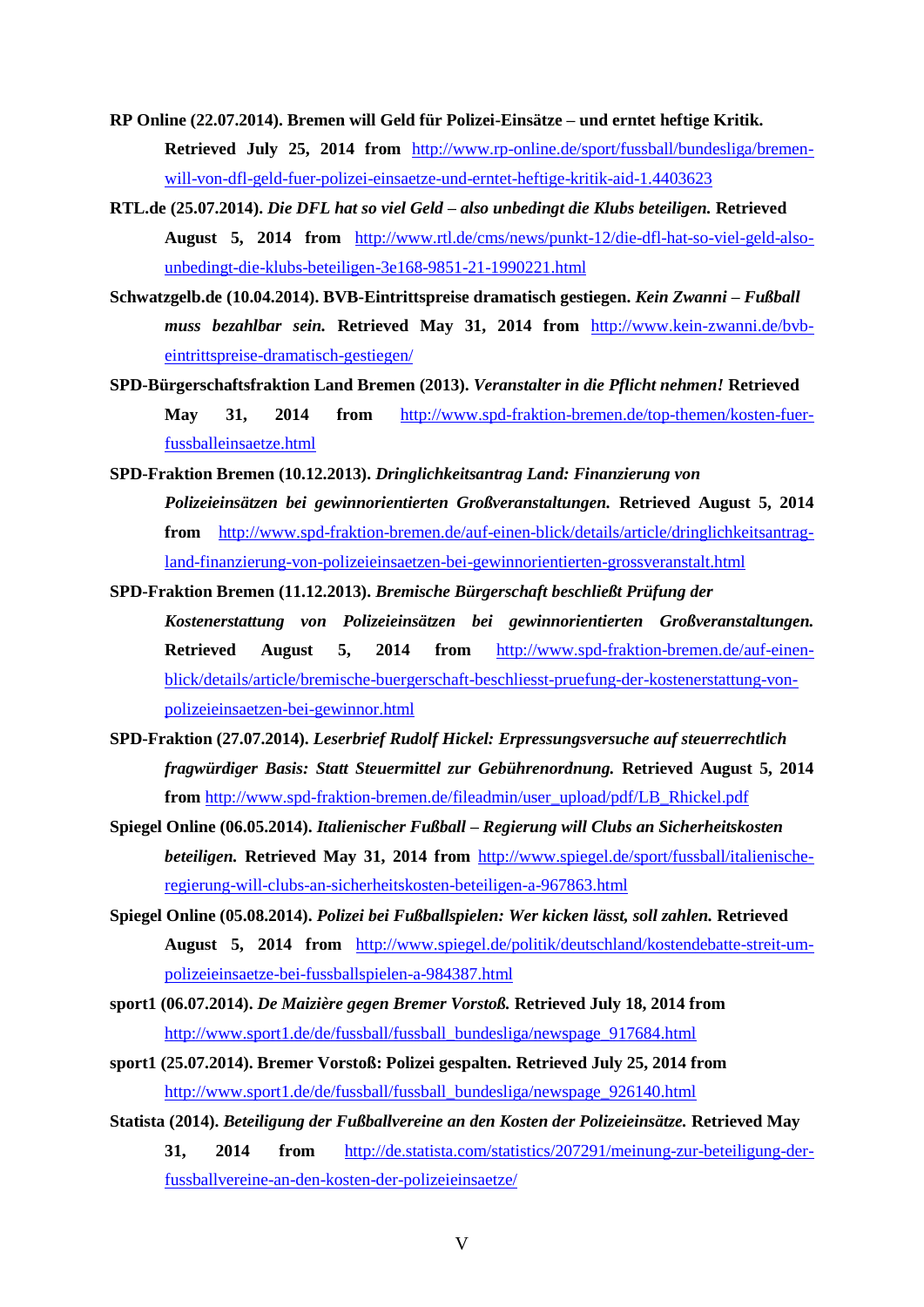- **Stopper, M. / Holzhäuser, F. / Knerr, F. (2013). Kostenpflicht der Vereine für Polizeieinsätze im Fußballstadion.** *Zeitschrift für Sport und Recht (SpuRt) 02/2013,* **49-52**
- **Südwest-Presse (28.07.2014).** *SPD will kein Bremer Modell im Land.* **Retrieved August 5, 2014 from** <http://www.swp.de/ulm/sport/fussball/ueberregional/Fussball-Senat;art4314,2723607>
- **Tagesanzeiger (18.03.09).** *Sportklubs müssen Polizeikosten übernehmen.* **Retrieved May 31, 2014 from** [http://www.tagesanzeiger.ch/sport/weitere/Sportklubs-muessen-Polizeikosten](http://www.tagesanzeiger.ch/sport/weitere/Sportklubs-muessen-Polizeikosten-uebernehmen/story/21471778)[uebernehmen/story/21471778](http://www.tagesanzeiger.ch/sport/weitere/Sportklubs-muessen-Polizeikosten-uebernehmen/story/21471778)
- **The Telegraph (10.04.2012).** *Football clubs should pay cost of policing match days says ACPO officer.* **Retrieved** May 31, 2014 from [http://www.telegraph.co.uk/sport/football/news/9196174/Football-clubs-should-pay-cost-of](http://www.telegraph.co.uk/sport/football/news/9196174/Football-clubs-should-pay-cost-of-policing-match-days-says-ACPO-officer.html)[policing-match-days-says-ACPO-officer.html](http://www.telegraph.co.uk/sport/football/news/9196174/Football-clubs-should-pay-cost-of-policing-match-days-says-ACPO-officer.html)
- **Van der Burg, T. (2000). Football and Market Failure – Is there a role for government policy?** *New Economy Vol. 7 (November 2000),* **pp. 242-247**
- **Weser-Kurier (22.07.2014). Mäurer sieht vermintes Gelände. Retrieved July 25, 2014 from** [http://www.weser-kurier.de/bremen/vermischtes2\\_artikel,-Maeurer-sieht-vermintes-Gelaende-](http://www.weser-kurier.de/bremen/vermischtes2_artikel,-Maeurer-sieht-vermintes-Gelaende-_arid,904564.html) [\\_arid,904564.html](http://www.weser-kurier.de/bremen/vermischtes2_artikel,-Maeurer-sieht-vermintes-Gelaende-_arid,904564.html)
- **Weser-Kurier (26.07.2014).** *"Veranstalter sollten Kosten für Sicherheit tragen".* **Retrieved August 5, 2014 from** [http://www.weser-kurier.de/bremen\\_artikel,-Veranstalter-sollten-Kosten-fuer-](http://www.weser-kurier.de/bremen_artikel,-Veranstalter-sollten-Kosten-fuer-Sicherheit-tragen-_arid,907825.html)[Sicherheit-tragen-\\_arid,907825.html](http://www.weser-kurier.de/bremen_artikel,-Veranstalter-sollten-Kosten-fuer-Sicherheit-tragen-_arid,907825.html)